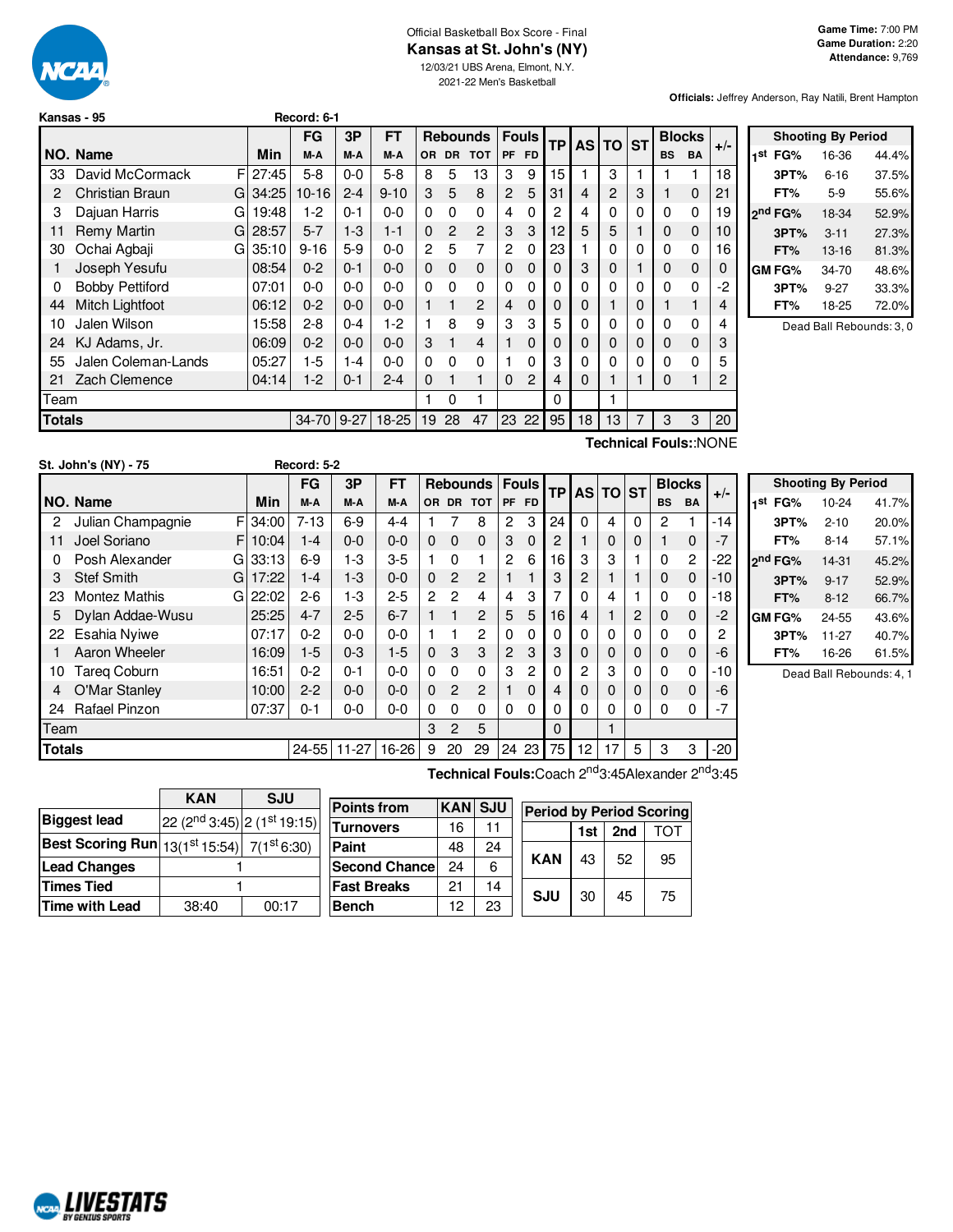

12/03/21 UBS Arena, Elmont, N.Y. 2021-22 Men's Basketball

**Officials:** Jeffrey Anderson, Ray Natili, Brent Hampton

#### **Period 1**

| <b>Quarter Starters:</b> |                                                                      |                |              |              |                                             |                                                             |
|--------------------------|----------------------------------------------------------------------|----------------|--------------|--------------|---------------------------------------------|-------------------------------------------------------------|
| SJU                      | 0 Alexander P                                                        | 2 Champagnie J |              | 3 Smith S    | 11 Soriano J                                | 23 Mathis M                                                 |
| <b>KAN</b>               | 2 Braun C                                                            | 3 Harris D     |              | 11 Martin R  | 30 Agbaji O                                 | 33 McCormack D                                              |
| <b>Game Time</b>         | SJU                                                                  |                | <b>Score</b> | Diff         |                                             | <b>KAN</b>                                                  |
| 20:00                    | 11 SORIANO J jumpball won                                            |                |              |              | 30 AGBAJI O jumpball lost                   |                                                             |
| 19:43                    | 3 SMITH S 3pt FG, jump shot missed                                   |                |              |              |                                             |                                                             |
| 19:37                    |                                                                      |                |              |              | 30 AGBAJI O defensive rebound (1)           |                                                             |
| 19:33                    |                                                                      |                |              |              | 30 AGBAJI O 3pt FG, jump shot missed        |                                                             |
| 19:29                    |                                                                      |                |              |              | 33 MCCORMACK D offensive rebound (1)        |                                                             |
| 19:29                    |                                                                      |                |              |              | 33 MCCORMACK D turnover lost ball (1)       |                                                             |
| 19:15                    | 11 SORIANO J 2pt FG from turnover in the paint, hook shot<br>made(2) |                | $2 - 0$      | $\mathbf{2}$ |                                             |                                                             |
| 18:58                    |                                                                      |                | $2 - 2$      | 0            |                                             | 33 MCCORMACK D 2pt FG in the paint, dunk, made (2)          |
| 18:58                    |                                                                      |                |              |              | 30 AGBAJI O assist (1)                      |                                                             |
| 18:47                    | 3 SMITH S turnover lost ball (1)                                     |                |              |              | 2 BRAUN C steal (1)                         |                                                             |
| 18:40                    |                                                                      |                | $2 - 5$      | -3           | (3)                                         | 11 MARTIN R 3pt FG fast break from turnover, jump shot made |
| 18:40                    |                                                                      |                |              |              | 3 HARRIS D assist (1)                       |                                                             |
| 18:20                    | 0 ALEXANDER P 2pt FG in the paint, layup blocked                     |                |              |              |                                             |                                                             |
| 18:20                    |                                                                      |                |              |              | 33 MCCORMACK D block (1)                    |                                                             |
| 18:16                    |                                                                      |                |              |              | 11 MARTIN R defensive rebound (1)           |                                                             |
| 18:15                    |                                                                      |                | $2 - 7$      | $-5$         |                                             | 2 BRAUN C 2pt FG fast break in the paint, layup made (2)    |
| 18:15                    |                                                                      |                |              |              | 11 MARTIN R assist (1)                      |                                                             |
| 17:43                    | 11 SORIANO J 2pt FG outside the paint, jump shot missed              |                |              |              |                                             |                                                             |
| 17:43                    | offensive dead ball rebound (1)                                      |                |              |              |                                             |                                                             |
| 17:43                    | turnover shot clock (2)                                              |                |              |              |                                             |                                                             |
| 17:31                    | 0 ALEXANDER P foul drawn (1)                                         |                |              |              | 11 MARTIN R foul offensive (1 - 1)          |                                                             |
| 17:31                    |                                                                      |                |              |              | 11 MARTIN R turnover offensive (1)          |                                                             |
| 17:13                    | 2 CHAMPAGNIE J 3pt FG from turnover, jump shot missed                |                |              |              |                                             |                                                             |
| 17:10                    | 0 ALEXANDER P offensive rebound (1)                                  |                |              |              |                                             |                                                             |
| 17:08                    | 2 CHAMPAGNIE J turnover lost ball (1)                                |                |              |              | 33 MCCORMACK D steal (1)                    |                                                             |
| 16:59                    | 11 SORIANO J foul shooting (1 - 1)                                   |                |              |              | 33 MCCORMACK D foul drawn (1)               |                                                             |
| 16:59                    |                                                                      |                |              |              | 33 MCCORMACK D free throw 1 - 2 missed      |                                                             |
| 16:59                    |                                                                      |                |              |              | offensive dead ball rebound (1)             |                                                             |
| 16:59                    |                                                                      |                | $2 - 8$      | -6           | 33 MCCORMACK D free throw 2 - 2 made (3)    |                                                             |
| 16:31                    | 0 ALEXANDER P 3pt FG, jump shot missed                               |                |              |              |                                             |                                                             |
| 16:28                    |                                                                      |                |              |              | 33 MCCORMACK D defensive rebound (2)        |                                                             |
| 16:16                    |                                                                      |                |              |              | 2 BRAUN C 2pt FG in the paint, layup missed |                                                             |
| 16:16                    |                                                                      |                |              |              | 33 MCCORMACK D offensive rebound (3)        |                                                             |
| 16:16                    |                                                                      |                | $2 - 10$     | -8           | made(5)                                     | 33 MCCORMACK D 2pt FG second chance in the paint, layup     |
| 16:15                    | 11 SORIANO J foul shooting (2 - 2)                                   |                |              |              | 33 MCCORMACK D foul drawn (2)               |                                                             |
| 16:15                    | 3 SMITH S substitution out                                           |                |              |              |                                             |                                                             |
| 16:15                    | 11 SORIANO J substitution out                                        |                |              |              |                                             |                                                             |
| 16:15                    | 5 ADDAE-WUSU D substitution in                                       |                |              |              |                                             |                                                             |
| 16:15                    | 22 NYIWE E substitution in                                           |                |              |              |                                             |                                                             |
| 16:15                    |                                                                      |                | $2 - 11$     | -9           | 33 MCCORMACK D free throw 1 - 1 made (6)    |                                                             |
| 16:03                    | 22 NYIWE E 2pt FG in the paint, dunk, missed                         |                |              |              |                                             |                                                             |

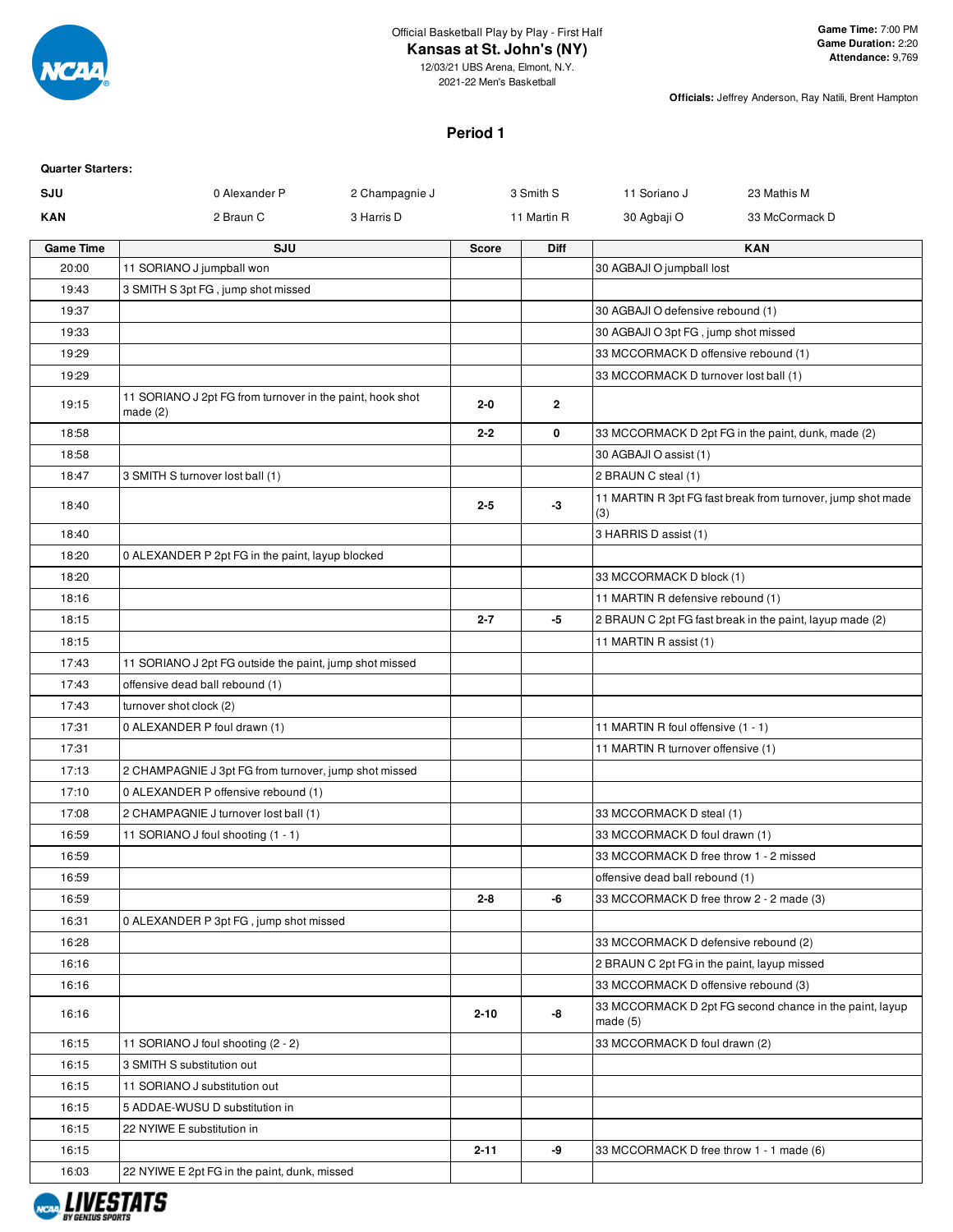

**Officials:** Jeffrey Anderson, Ray Natili, Brent Hampton

12/03/21 UBS Arena, Elmont, N.Y. 2021-22 Men's Basketball

**Game Time SJU Score Diff KAN**

| 16:01 |                                                       |          |               | 30 AGBAJI O defensive rebound (2)                                        |
|-------|-------------------------------------------------------|----------|---------------|--------------------------------------------------------------------------|
| 15:54 |                                                       | $2 - 13$ | $-11$         | 2 BRAUN C 2pt FG in the paint, layup made (4)                            |
| 15:54 |                                                       |          |               | 3 HARRIS D assist (2)                                                    |
| 15:41 | 0 ALEXANDER P foul drawn (2)                          |          |               | 3 HARRIS D foul shooting (1 - 2)                                         |
| 15:41 | 0 ALEXANDER P free throw 1 - 2 missed                 |          |               |                                                                          |
| 15:41 | offensive dead ball rebound (2)                       |          |               |                                                                          |
| 15:41 | 0 ALEXANDER P free throw 2 - 2 made (1)               | $3 - 13$ | $-10$         |                                                                          |
| 15:41 |                                                       |          | Timeout media |                                                                          |
| 15:41 |                                                       |          |               | 3 HARRIS D substitution out                                              |
| 15:41 |                                                       |          |               | 1 YESUFU J substitution in                                               |
| 15:19 |                                                       |          |               | 11 MARTIN R 3pt FG, jump shot missed                                     |
| 15:16 | 2 CHAMPAGNIE J defensive rebound (1)                  |          |               |                                                                          |
| 15:08 | 23 MATHIS M 3pt FG, jump shot made (3)                | $6 - 13$ | $-7$          |                                                                          |
| 15:08 | 0 ALEXANDER P assist (1)                              |          |               |                                                                          |
| 14:54 |                                                       | $6 - 16$ | $-10$         | 30 AGBAJI O 3pt FG, jump shot made (3)                                   |
| 14:54 |                                                       |          |               | 1 YESUFU J assist (1)                                                    |
| 14:45 | 23 MATHIS M turnover bad pass (1)                     |          |               |                                                                          |
| 14:24 |                                                       |          |               | 1 YESUFU J 2pt FG from turnover in the paint, jump shot missed           |
| 14:22 | 23 MATHIS M defensive rebound (1)                     |          |               |                                                                          |
| 14:12 | 23 MATHIS M 3pt FG, jump shot missed                  |          |               |                                                                          |
| 14:10 |                                                       |          |               | 11 MARTIN R defensive rebound (2)                                        |
| 13:56 | 5 ADDAE-WUSU D steal (1)                              |          |               | 33 MCCORMACK D turnover lost ball (2)                                    |
| 13:49 | 5 ADDAE-WUSU D 3pt FG from turnover, jump shot missed |          |               |                                                                          |
| 13:42 | 22 NYIWE E offensive rebound (1)                      |          |               |                                                                          |
| 13:41 | 23 MATHIS M turnover lost ball (2)                    |          |               | 2 BRAUN C steal (2)                                                      |
| 13:37 |                                                       | $6 - 18$ | -12           | 2 BRAUN C 2pt FG fast break from turnover in the paint, layup<br>made(6) |
| 13:08 | 0 ALEXANDER P 2pt FG in the paint, jump shot made (3) | $8 - 18$ | $-10$         |                                                                          |
| 13:07 | 22 NYIWE E substitution out                           |          |               |                                                                          |
| 13:07 | 23 MATHIS M substitution out                          |          |               |                                                                          |
| 13:07 | 1 WHEELER A substitution in                           |          |               |                                                                          |
| 13:07 | 10 COBURN T substitution in                           |          |               |                                                                          |
| 13:07 |                                                       |          |               | 1 YESUFU J substitution out                                              |
| 13:07 |                                                       |          |               | 11 MARTIN R substitution out                                             |
| 13:07 |                                                       |          |               | 33 MCCORMACK D substitution out                                          |
| 13:07 |                                                       |          |               | 0 PETTIFORD B substitution in                                            |
| 13:07 |                                                       |          |               | 3 HARRIS D substitution in                                               |
| 13:07 |                                                       |          |               | 44 LIGHTFOOT M substitution in                                           |
| 12:48 |                                                       |          |               | 30 AGBAJI O 2pt FG outside the paint, jump shot missed                   |
| 12:44 |                                                       |          |               | 44 LIGHTFOOT M offensive rebound (1)                                     |
| 12:43 |                                                       | $8 - 21$ | -13           | 2 BRAUN C 3pt FG fast break second chance, jump shot made<br>(9)         |
| 12:43 |                                                       |          |               | 3 HARRIS D assist (3)                                                    |
| 12:30 | 1 WHEELER A foul drawn (1)                            |          |               | 44 LIGHTFOOT M foul shooting (1 - 3)                                     |
| 12:30 | 1 WHEELER A free throw 1 - 2 missed                   |          |               |                                                                          |
| 12:30 | offensive dead ball rebound (3)                       |          |               |                                                                          |
| 12:30 |                                                       |          |               | 30 AGBAJI O substitution out                                             |
| 12:30 |                                                       |          |               | 10 WILSON J substitution in                                              |
| 12:30 | 1 WHEELER A free throw 2 - 2 made (1)                 | $9 - 21$ | $-12$         |                                                                          |
| 12:15 | 0 ALEXANDER P steal (1)                               |          |               | 2 BRAUN C turnover lost ball (1)                                         |

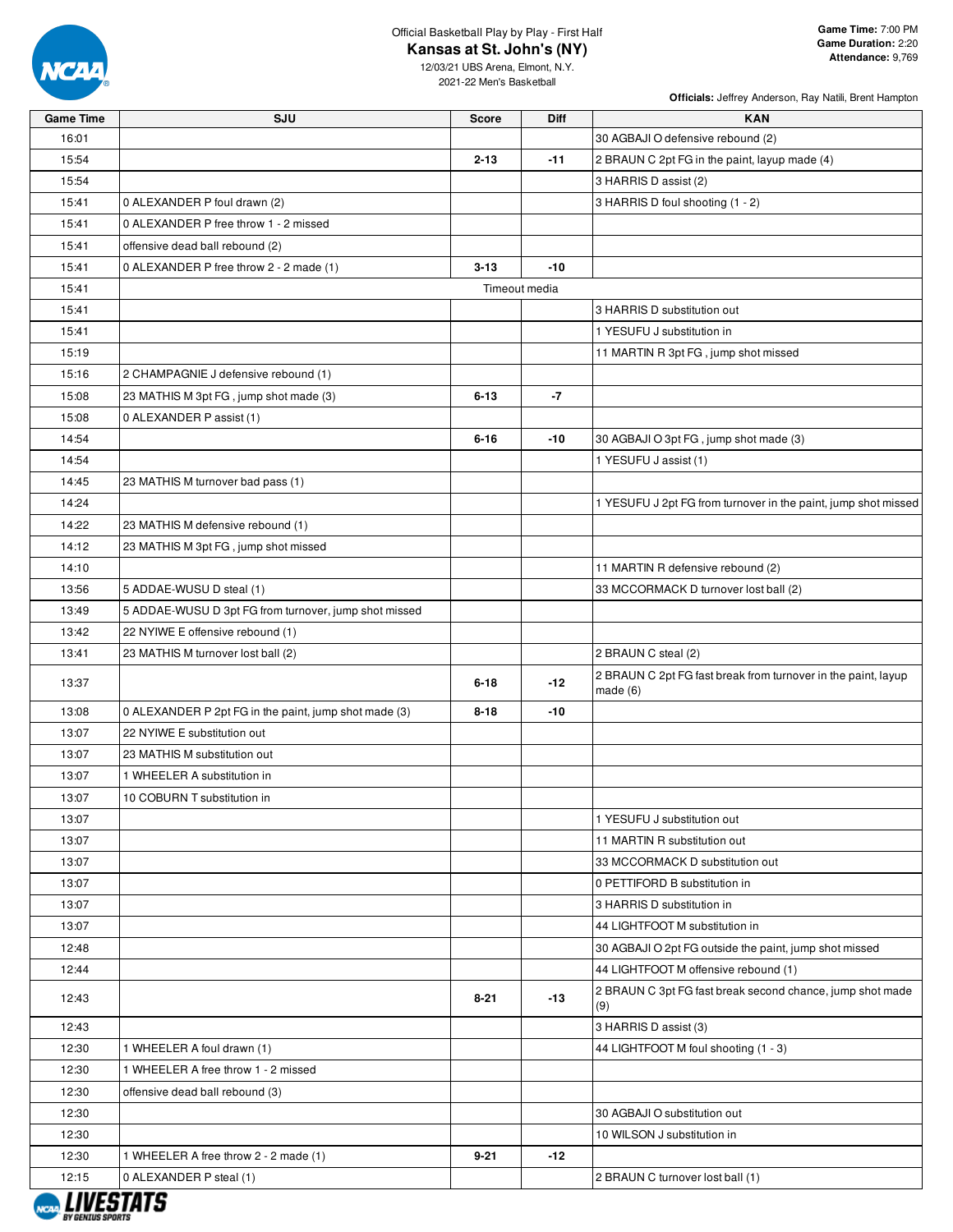

**Officials:** Jeffrey Anderson, Ray Natili, Brent Hampton

| <b>Game Time</b> | SJU                                                                     | Score     | Diff          | <b>KAN</b>                                                     |
|------------------|-------------------------------------------------------------------------|-----------|---------------|----------------------------------------------------------------|
| 12:11            | 5 ADDAE-WUSU D foul drawn (1)                                           |           |               | 3 HARRIS D foul shooting (2 - 4)                               |
| 12:11            | 5 ADDAE-WUSU D free throw fast break 1 - 2 made (1)                     | $10 - 21$ | $-11$         |                                                                |
| 12:11            | 2 CHAMPAGNIE J substitution out                                         |           |               |                                                                |
| 12:11            | 4 STANLEY O substitution in                                             |           |               |                                                                |
| 12:11            |                                                                         |           |               | 3 HARRIS D substitution out                                    |
| 12:11            |                                                                         |           |               | 11 MARTIN R substitution in                                    |
| 12:11            | 5 ADDAE-WUSU D free throw fast break 2 - 2 made (2)                     | $11 - 21$ | -10           |                                                                |
| 12:00            |                                                                         |           | Timeout media |                                                                |
| 12:00            |                                                                         |           |               | 2 BRAUN C substitution out                                     |
| 12:00            |                                                                         |           |               | 30 AGBAJI O substitution in                                    |
| 11:42            |                                                                         |           |               | 30 AGBAJI O 2pt FG in the paint, jump shot missed              |
| 11:39            | 4 STANLEY O defensive rebound (1)                                       |           |               |                                                                |
| 11:34            | 1 WHEELER A 2pt FG fast break in the paint, jump shot made<br>(3)       | 13-21     | -8            |                                                                |
| 11:34            | 5 ADDAE-WUSU D assist (1)                                               |           |               |                                                                |
| 11:18            |                                                                         |           |               | 11 MARTIN R 3pt FG, jump shot missed                           |
| 11:15            | 1 WHEELER A defensive rebound (1)                                       |           |               |                                                                |
| 11:13            | 5 ADDAE-WUSU D turnover lost ball (1)                                   |           |               |                                                                |
| 10:52            | 10 COBURN T foul drawn (1)                                              |           |               | 44 LIGHTFOOT M foul offensive (2 - 5)                          |
| 10:52            |                                                                         |           |               | 44 LIGHTFOOT M turnover offensive (1)                          |
| 10:52            | 0 ALEXANDER P substitution out                                          |           |               |                                                                |
| 10:52            | 24 PINZON R substitution in                                             |           |               |                                                                |
| 10:52            |                                                                         |           |               | 44 LIGHTFOOT M substitution out                                |
| 10:52            |                                                                         |           |               | 33 MCCORMACK D substitution in                                 |
| 10:40            | 10 COBURN T 2pt FG from turnover outside the paint, jump shot<br>missed |           |               |                                                                |
| 10:37            |                                                                         |           |               | 30 AGBAJI O defensive rebound (3)                              |
| 10:32            |                                                                         | 13-23     | -10           | 30 AGBAJI O 2pt FG fast break in the paint, jump shot made (5) |
| 10:14            | 5 ADDAE-WUSU D 3pt FG, jump shot made (5)                               | 16-23     | -7            |                                                                |
| 10:14            | 10 COBURN T assist (1)                                                  |           |               |                                                                |
| 09:56            |                                                                         | 16-25     | -9            | 30 AGBAJI O 2pt FG in the paint, jump shot made (7)            |
| 09:44            | 24 PINZON R 2pt FG in the paint, layup missed                           |           |               |                                                                |
| 09:43            |                                                                         |           |               | 10 WILSON J defensive rebound (1)                              |
| 09:43            | 1 WHEELER A foul personal (1 - 3)                                       |           |               | 10 WILSON J foul drawn (1)                                     |
| 09:32            |                                                                         |           |               | 11 MARTIN R turnover lost ball (2)                             |
| 09:07            |                                                                         |           |               | 11 MARTIN R substitution out                                   |
| 09:07            |                                                                         |           |               | 2 BRAUN C substitution in                                      |
| 09:02            | 5 ADDAE-WUSU D 3pt FG from turnover, jump shot missed                   |           |               |                                                                |
| 08:59            |                                                                         |           |               | 33 MCCORMACK D defensive rebound (4)                           |
| 08:44            | 4 STANLEY O foul personal (1 - 4)                                       |           |               | 33 MCCORMACK D foul drawn (3)                                  |
| 08:44            | 4 STANLEY O substitution out                                            |           |               |                                                                |
| 08:44            | 24 PINZON R substitution out                                            |           |               |                                                                |
| 08:44            | 0 ALEXANDER P substitution in                                           |           |               |                                                                |
| 08:44            | 2 CHAMPAGNIE J substitution in                                          |           |               |                                                                |
| 08:35            |                                                                         |           |               | 10 WILSON J 3pt FG, jump shot missed                           |
| 08:32            |                                                                         |           |               | 33 MCCORMACK D offensive rebound (5)                           |
| 08:30            |                                                                         | 16-28     | $-12$         | 30 AGBAJI O 3pt FG second chance, jump shot made (10)          |
| 08:30            |                                                                         |           |               | 33 MCCORMACK D assist (1)                                      |
| 08:19            | 5 ADDAE-WUSU D 2pt FG in the paint, layup made (7)                      | 18-28     | -10           |                                                                |
| 08:19            | 5 ADDAE-WUSU D foul drawn (2)                                           |           |               | 33 MCCORMACK D foul shooting (1 - 6)                           |

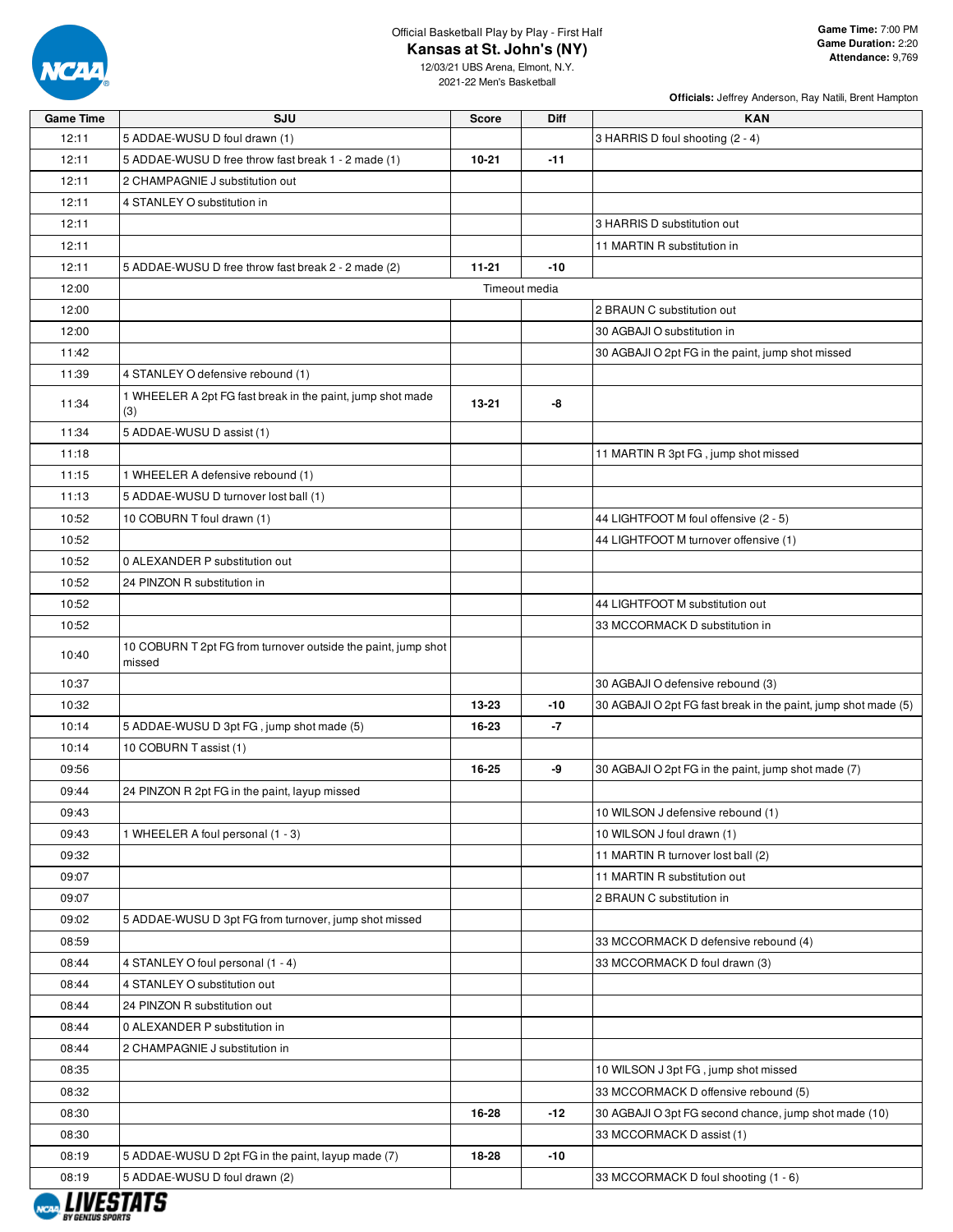

|                  |                                                                                |              |       | Officials: Jeffrey Anderson, Ray Natili, Brent Hampton                           |
|------------------|--------------------------------------------------------------------------------|--------------|-------|----------------------------------------------------------------------------------|
| <b>Game Time</b> | SJU                                                                            | <b>Score</b> | Diff  | <b>KAN</b>                                                                       |
| 08:19            |                                                                                |              |       | 33 MCCORMACK D substitution out                                                  |
| 08:19            |                                                                                |              |       | 24 ADAMS, JR. K substitution in                                                  |
| 08:19            | 5 ADDAE-WUSU D free throw 1 - 1 missed                                         |              |       |                                                                                  |
| 08:18            |                                                                                |              |       | 2 BRAUN C defensive rebound (1)                                                  |
| 07:54            |                                                                                | 18-30        | $-12$ | 10 WILSON J 2pt FG in the paint, layup made (2)                                  |
| 07:41            | 0 ALEXANDER P 2pt FG in the paint, layup made (5)                              | 20-30        | -10   |                                                                                  |
| 07:41            | 5 ADDAE-WUSU D assist (2)                                                      |              |       |                                                                                  |
| 07:27            | 5 ADDAE-WUSU D steal (2)                                                       |              |       | 2 BRAUN C turnover lost ball (2)                                                 |
| 07:22            | 2 CHAMPAGNIE J 2pt FG fast break from turnover in the paint,<br>dunk, made (2) | 22-30        | -8    |                                                                                  |
| 07:22            | 0 ALEXANDER P assist (2)                                                       |              |       |                                                                                  |
| 07:04            |                                                                                |              |       | 2 BRAUN C 3pt FG, jump shot missed                                               |
| 07:03            | 1 WHEELER A defensive rebound (2)                                              |              |       |                                                                                  |
| 07:01            | 10 COBURN T foul offensive (1 - 5)                                             |              |       | 2 BRAUN C foul drawn (1)                                                         |
| 07:01            | 10 COBURN T turnover offensive (1)                                             |              |       |                                                                                  |
| 07:01            | 5 ADDAE-WUSU D substitution out                                                |              |       |                                                                                  |
| 07:01            | 23 MATHIS M substitution in                                                    |              |       |                                                                                  |
| 07:01            |                                                                                |              |       | 0 PETTIFORD B substitution out                                                   |
| 07:01            |                                                                                |              |       | 2 BRAUN C substitution out                                                       |
| 07:01            |                                                                                |              |       | 11 MARTIN R substitution in                                                      |
| 07:01            |                                                                                |              |       | 55 COLEMAN-LANDS J substitution in                                               |
| 06:52            |                                                                                |              |       | 30 AGBAJI O 3pt FG from turnover, jump shot missed                               |
| 06:52            |                                                                                |              |       | offensive rebound (14)                                                           |
| 06:41            |                                                                                |              |       | 55 COLEMAN-LANDS J 3pt FG from turnover second chance,<br>jump shot missed       |
| 06:36            |                                                                                |              |       | 24 ADAMS, JR. K offensive rebound (1)                                            |
| 06:36            |                                                                                |              |       | 24 ADAMS, JR. K 2pt FG from turnover second chance in the<br>paint, layup missed |
| 06:34            | 2 CHAMPAGNIE J defensive rebound (2)                                           |              |       |                                                                                  |
| 06:30            | 0 ALEXANDER P 2pt FG fast break in the paint, layup made (7)                   | 24-30        | -6    |                                                                                  |
| 06:30            | 0 ALEXANDER P foul drawn (3)                                                   |              |       | 10 WILSON J foul shooting (1 - 7)                                                |
| 06:30            |                                                                                |              |       | 10 WILSON J substitution out                                                     |
| 06:30            |                                                                                |              |       | 24 ADAMS, JR. K substitution out                                                 |
| 06:30            |                                                                                |              |       | 2 BRAUN C substitution in                                                        |
| 06:30            |                                                                                |              |       | 33 MCCORMACK D substitution in                                                   |
| 06:30            | 0 ALEXANDER P free throw fast break 1 - 1 made (8)                             | 25-30        | -5    |                                                                                  |
| 06:08            |                                                                                |              |       | 55 COLEMAN-LANDS J 3pt FG, jump shot missed                                      |
| 06:06            |                                                                                |              |       | 33 MCCORMACK D offensive rebound (6)                                             |
| 06:06            | 23 MATHIS M foul shooting (1 - 6)                                              |              |       | 33 MCCORMACK D foul drawn (4)                                                    |
| 06:06            |                                                                                | 25-31        | -6    | 33 MCCORMACK D free throw 1 - 2 made (7)                                         |
| 06:06            | 1 WHEELER A substitution out                                                   |              |       |                                                                                  |
| 06:06            | 4 STANLEY O substitution in                                                    |              |       |                                                                                  |
| 06:06            |                                                                                |              |       | 33 MCCORMACK D free throw 2 - 2 missed                                           |
| 06:05            | 2 CHAMPAGNIE J defensive rebound (3)                                           |              |       |                                                                                  |
| 05:53            | 23 MATHIS M turnover lost ball (3)                                             |              |       | 2 BRAUN C steal (3)                                                              |
| 05:48            |                                                                                | 25-34        | -9    | 30 AGBAJI O 3pt FG from turnover, jump shot made (13)                            |
| 05:48            |                                                                                |              |       | 2 BRAUN C assist (1)                                                             |
| 05:29            | 2 CHAMPAGNIE J 2pt FG outside the paint, jump shot missed                      |              |       |                                                                                  |
| 05:27            |                                                                                |              |       | 2 BRAUN C defensive rebound (2)                                                  |
| 05:12            | 10 COBURN T substitution out                                                   |              |       |                                                                                  |

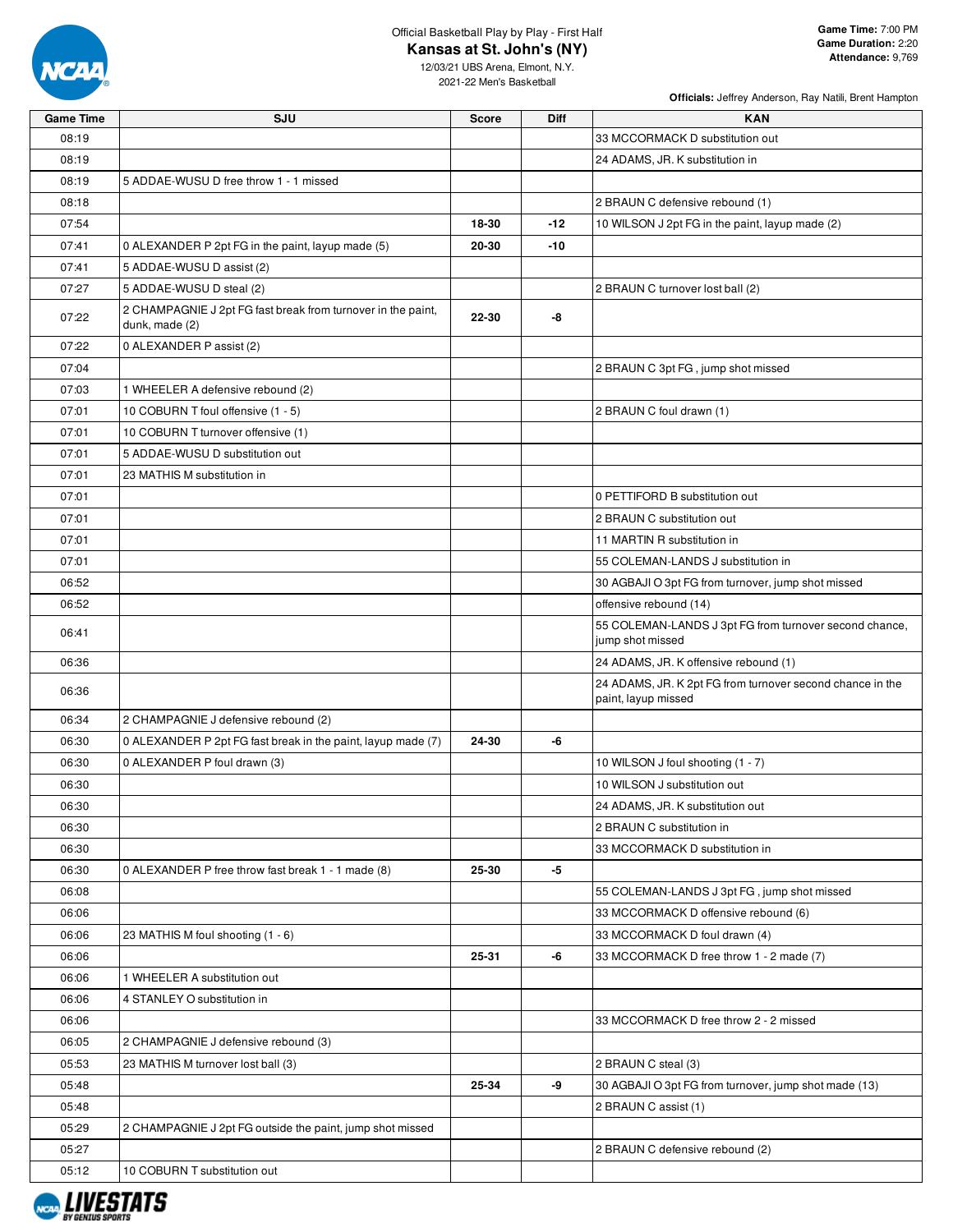

**Officials:** Jeffrey Anderson, Ray Natili, Brent Hampton

| <b>Game Time</b>   | SJU                                                 | <b>Score</b> | Diff          | <b>KAN</b>                                                                     |
|--------------------|-----------------------------------------------------|--------------|---------------|--------------------------------------------------------------------------------|
| 05:12              | 5 ADDAE-WUSU D substitution in                      |              |               |                                                                                |
| 05:01              |                                                     | 25-37        | $-12$         | 30 AGBAJI O 3pt FG, jump shot made (16)                                        |
| 05:01              |                                                     |              |               | 11 MARTIN R assist (2)                                                         |
| 04:45              | 23 MATHIS M foul drawn (1)                          |              |               | 55 COLEMAN-LANDS J foul personal (1 - 8)                                       |
| 04:45              | 23 MATHIS M 1&1 free throw 1 made (4)               | 26-37        | $-11$         |                                                                                |
| 04:45              | 23 MATHIS M 1&1 free throw 2 missed                 |              |               |                                                                                |
| 04:45              |                                                     |              |               | 33 MCCORMACK D defensive rebound (7)                                           |
| 04:39              |                                                     |              |               | 2 BRAUN C 2pt FG in the paint, layup missed                                    |
| 04:34              |                                                     |              |               | 2 BRAUN C offensive rebound (3)                                                |
| 04:34              |                                                     |              |               | 2 BRAUN C 2pt FG second chance in the paint, layup missed                      |
| 04:33              | 4 STANLEY O defensive rebound (2)                   |              |               |                                                                                |
| 04:30              | 23 MATHIS M turnover travel (4)                     |              |               |                                                                                |
| 04:09              |                                                     |              |               | 55 COLEMAN-LANDS J 2pt FG from turnover outside the paint,<br>jump shot missed |
| 04:05              |                                                     |              |               | 30 AGBAJI O offensive rebound (4)                                              |
| 04:04              | jump ball situation                                 |              |               |                                                                                |
| 04:04              |                                                     |              |               | 55 COLEMAN-LANDS J substitution out                                            |
| 04:04              |                                                     |              |               | 10 WILSON J substitution in                                                    |
| 03:52              |                                                     |              |               | 10 WILSON J 2pt FG second chance in the paint, layup missed                    |
| 03:52              |                                                     |              |               | 33 MCCORMACK D offensive rebound (8)                                           |
| 03:52              | 23 MATHIS M foul shooting (2 - 7)                   |              |               | 33 MCCORMACK D foul drawn (5)                                                  |
| 03:52              |                                                     |              | Timeout media |                                                                                |
| 03:52              | 2 CHAMPAGNIE J substitution out                     |              |               |                                                                                |
| 03:52              | 3 SMITH S substitution in                           |              |               |                                                                                |
| 03:52              | 23 MATHIS M substitution out                        |              |               |                                                                                |
| 03:52              | 2 CHAMPAGNIE J substitution in                      |              |               |                                                                                |
| 03:52              |                                                     | 26-38        | $-12$         | 33 MCCORMACK D free throw 1 - 2 made (8)                                       |
| 03:52              |                                                     | 26-39        | $-13$         | 33 MCCORMACK D free throw 2 - 2 made (9)                                       |
| 03:39              | 0 ALEXANDER P 2pt FG in the paint, layup made (10)  | 28-39        | $-11$         |                                                                                |
| 03:06              |                                                     | 28-41        | -13           | 33 MCCORMACK D 2pt FG in the paint, jump shot made (11)                        |
| 02:47              | 5 ADDAE-WUSU D 3pt FG, jump shot missed             |              |               |                                                                                |
| 02:43              |                                                     |              |               | 10 WILSON J defensive rebound (2)                                              |
| 02:33              | 5 ADDAE-WUSU D foul drawn (3)                       |              |               | 33 MCCORMACK D foul offensive (2 - 9)                                          |
| 02:33              |                                                     |              |               | 33 MCCORMACK D turnover offensive (3)                                          |
| 02:33              |                                                     |              |               | 33 MCCORMACK D substitution out                                                |
| 02:33              |                                                     |              |               | 44 LIGHTFOOT M substitution in                                                 |
| 02:33              | 4 STANLEY O substitution out                        |              |               |                                                                                |
| 02:33              | 1 WHEELER A substitution in                         |              |               |                                                                                |
| 02:20              | 2 CHAMPAGNIE J turnover travel (2)                  |              |               |                                                                                |
| 02:04              |                                                     |              |               | 44 LIGHTFOOT M 2pt FG from turnover in the paint, jump shot<br>missed          |
| 02:03              | 2 CHAMPAGNIE J defensive rebound (4)                |              |               |                                                                                |
| 02:03              | 2 CHAMPAGNIE J foul drawn (1)                       |              |               | 44 LIGHTFOOT M foul personal (3 - 10)                                          |
| 02:03              |                                                     |              |               | 44 LIGHTFOOT M substitution out                                                |
| 02:03              |                                                     |              |               | 21 CLEMENCE Z substitution in                                                  |
| 02:03              | 2 CHAMPAGNIE J free throw fast break 1 - 2 made (3) | 29-41        | -12           |                                                                                |
| 02:03              | 2 CHAMPAGNIE J free throw fast break 2 - 2 made (4) | 30-41        | $-11$         |                                                                                |
| 01:48              |                                                     | 30-43        | $-13$         | 21 CLEMENCE Z 2pt FG in the paint, layup made (2)                              |
| 01:48              |                                                     |              |               | 2 BRAUN C assist (2)                                                           |
| 01:31<br>. <i></i> | 2 CHAMPAGNIE J foul offensive (1 - 8)               |              |               | 2 BRAUN C foul drawn (2)                                                       |

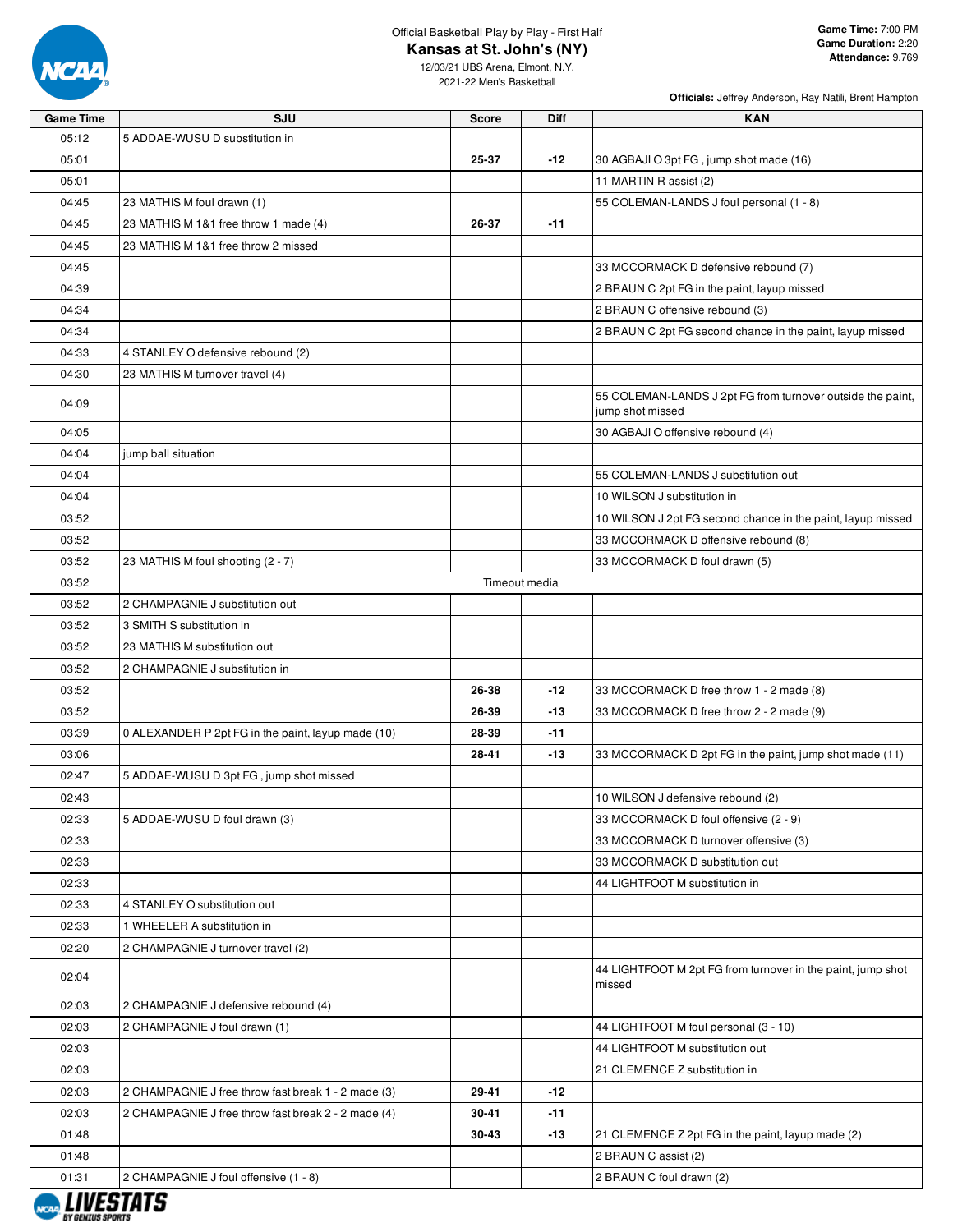

**Game Time:** 7:00 PM **Game Duration:** 2:20 **Attendance:** 9,769

**Officials:** Jeffrey Anderson, Ray Natili, Brent Hampton

| <b>Game Time</b> | SJU                                                | <b>Score</b>         | <b>Diff</b> | <b>KAN</b>                                         |
|------------------|----------------------------------------------------|----------------------|-------------|----------------------------------------------------|
| 01:31            | 2 CHAMPAGNIE J turnover offensive (3)              |                      |             |                                                    |
| 01:17            |                                                    |                      |             | 30 AGBAJI O 3pt FG from turnover, jump shot missed |
| 01:15            | defensive rebound (12)                             |                      |             |                                                    |
| 01:14            | 1 WHEELER A foul drawn (2)                         |                      |             | 10 WILSON J foul personal (2 - 11)                 |
| 01:14            | 1 WHEELER A free throw fast break 1 - 2 missed     |                      |             |                                                    |
| 01:14            | offensive dead ball rebound (4)                    |                      |             |                                                    |
| 01:14            |                                                    |                      |             | 10 WILSON J substitution out                       |
| 01:14            |                                                    |                      |             | 0 PETTIFORD B substitution in                      |
| 01:13            | 1 WHEELER A free throw fast break 2 - 2 missed     |                      |             |                                                    |
| 01:12            |                                                    |                      |             | 2 BRAUN C defensive rebound (4)                    |
| 01:00            | 5 ADDAE-WUSU D foul shooting (1 - 9)               |                      |             | 21 CLEMENCE Z foul drawn (1)                       |
| 01:00            |                                                    |                      |             | 21 CLEMENCE Z free throw 1 - 2 missed              |
| 01:00            |                                                    |                      |             | offensive dead ball rebound (2)                    |
| 01:00            |                                                    |                      |             | 21 CLEMENCE Z free throw 2 - 2 missed              |
| 00:59            | 2 CHAMPAGNIE J defensive rebound (5)               |                      |             |                                                    |
| 00:48            | 0 ALEXANDER P turnover bad pass (1)                |                      |             | 21 CLEMENCE Z steal (1)                            |
| 00:45            |                                                    |                      |             | 21 CLEMENCE Z turnover lost ball (1)               |
| 00:44            | Timeout 30 Sec                                     |                      |             |                                                    |
| 00:29            | 1 WHEELER A 3pt FG from turnover, jump shot missed |                      |             |                                                    |
| 00:26            |                                                    |                      |             | 30 AGBAJI O defensive rebound (5)                  |
| 00:18            |                                                    |                      |             | Timeout 30 Sec                                     |
| 00:18            |                                                    |                      |             | 0 PETTIFORD B substitution out                     |
| 00:18            |                                                    |                      |             | 55 COLEMAN-LANDS J substitution in                 |
| 00:01            |                                                    |                      |             | 21 CLEMENCE Z 3pt FG, jump shot blocked            |
| 00:01            | 2 CHAMPAGNIE J block (1)                           |                      |             |                                                    |
| 00:00            | 5 ADDAE-WUSU D defensive rebound (1)               |                      |             |                                                    |
|                  |                                                    | <b>END OF PERIOD</b> |             |                                                    |
|                  |                                                    | <b>SJU 30-43 KAN</b> |             |                                                    |

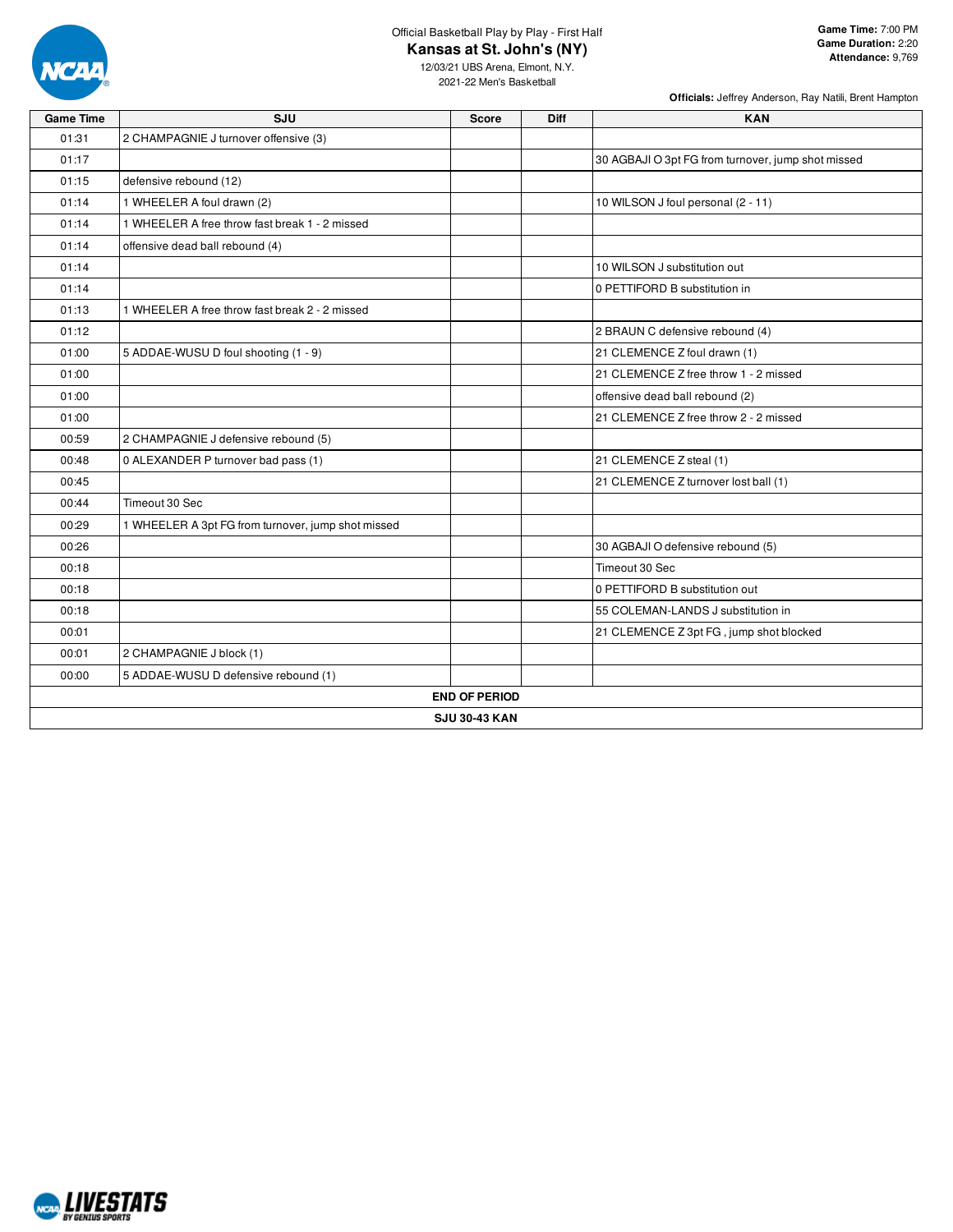

# Official Basketball Box Score - First Half **Kansas at St. John's (NY)**

12/03/21 UBS Arena, Elmont, N.Y. 2021-22 Men's Basketball

**Officials:** Jeffrey Anderson, Ray Natili, Brent Hampton

|        |                        |   |       | FG       | 3P       | FT      |           |                | <b>Rebounds</b> |                | <b>Fouls</b> | <b>TP</b>      | <b>AS</b>      | TO           | <b>ST</b> | <b>Blocks</b> |           | $+/-$ |
|--------|------------------------|---|-------|----------|----------|---------|-----------|----------------|-----------------|----------------|--------------|----------------|----------------|--------------|-----------|---------------|-----------|-------|
|        | NO. Name               |   | Min   | M-A      | M-A      | M-A     | <b>OR</b> | <b>DR</b>      | <b>TOT</b>      | <b>PF</b>      | <b>FD</b>    |                |                |              |           | <b>BS</b>     | <b>BA</b> |       |
| 33     | David McCormack        | F | 13:23 | $3-3$    | $0 - 0$  | $5 - 7$ | 5         | 3              | 8               | 2              | 5            | 11             |                | 3            |           |               | $\Omega$  | 19    |
| 2      | <b>Christian Braun</b> | G | 16:36 | $4 - 8$  | $1 - 2$  | 0-0     | 1         | 3              | $\overline{4}$  | 0              | 2            | 9              | $\overline{c}$ | 2            | 3         | $\mathbf 0$   | 0         | 16    |
| 3      | Dajuan Harris          | G | 05:15 | $0 - 0$  | $0 - 0$  | $0-0$   | $\Omega$  | $\Omega$       | 0               | 2              | 0            | $\Omega$       | 3              | 0            | 0         | 0             | 0         | 11    |
| 11     | <b>Remy Martin</b>     | G | 16:58 | $1-3$    | $1 - 3$  | $0 - 0$ | $\Omega$  | $\mathcal{P}$  | $\overline{2}$  |                | 0            | 3              | 2              | 2            | 0         | $\mathbf 0$   | $\Omega$  | 13    |
| 30     | Ochai Agbaji           | G | 19:30 | $6 - 11$ | $4 - 7$  | $0 - 0$ |           | 4              | 5               | 0              | 0            | 16             |                | $\mathbf{0}$ | 0         | $\Omega$      | 0         | 16    |
|        | Joseph Yesufu          |   | 02:34 | $0 - 1$  | $0 - 0$  | $0 - 0$ | $\Omega$  | $\Omega$       | $\Omega$        | 0              | 0            | $\Omega$       |                | 0            | 0         | $\Omega$      | $\Omega$  | 0     |
| 0      | <b>Bobby Pettiford</b> |   | 07:01 | $0 - 0$  | $0 - 0$  | $0 - 0$ | $\Omega$  | $\Omega$       | $\Omega$        | 0              | 0            | $\Omega$       | 0              | 0            | 0         | $\Omega$      | 0         | -2    |
| 44     | Mitch Lightfoot        |   | 02:45 | $0 - 1$  | $0 - 0$  | $0 - 0$ | 1         | $\Omega$       | 1               | 3              | 0            | $\mathbf 0$    | 0              |              | 0         | $\mathbf 0$   | $\Omega$  | -2    |
| 10     | Jalen Wilson           |   | 08:50 | $1-3$    | $0 - 1$  | $0 - 0$ | $\Omega$  | $\overline{2}$ | $\overline{2}$  | $\overline{2}$ |              | $\overline{2}$ | 0              | $\mathbf{0}$ | 0         | 0             | 0         | $-5$  |
| 24     | KJ Adams, Jr.          |   | 01:49 | $0 - 1$  | $0 - 0$  | $0-0$   |           | $\Omega$       | $\mathbf{1}$    | 0              | 0            | $\mathbf 0$    | 0              | 0            | 0         | $\mathbf 0$   | $\Omega$  | -4    |
| 55     | Jalen Coleman-Lands    |   | 03:16 | $0 - 3$  | $0 - 2$  | $0-0$   | $\Omega$  | $\Omega$       | 0               |                | 0            | $\Omega$       | 0              | 0            | 0         | $\Omega$      | 0         | 3     |
| 21     | Zach Clemence          |   | 02:03 | $1-2$    | $0 - 1$  | $0 - 2$ | $\Omega$  | $\Omega$       | $\Omega$        | 0              | ٠            | 2              | 0              |              |           | 0             |           | 0     |
| Team   |                        |   |       |          |          |         |           | 0              |                 |                |              | $\Omega$       |                | 0            |           |               |           |       |
| Totals |                        |   |       | 16-36    | $6 - 16$ | $5-9$   | 10        | 14             | 24              | 11             | 9            | 43             | 10             | 9            | 5         |               |           | 13    |
|        |                        |   |       |          |          |         |           |                |                 |                |              |                |                | Taabataal    |           |               |           |       |

|     | <b>Shooting By Period</b> |          |       |  |  |  |  |  |  |  |  |  |  |
|-----|---------------------------|----------|-------|--|--|--|--|--|--|--|--|--|--|
| 1st | FG%                       | 16-36    | 44.4% |  |  |  |  |  |  |  |  |  |  |
|     | 3PT%                      | $6 - 16$ | 37.5% |  |  |  |  |  |  |  |  |  |  |
|     | FT%                       | $5-9$    | 55.6% |  |  |  |  |  |  |  |  |  |  |
|     | GM FG%                    | 16-36    | 44.4% |  |  |  |  |  |  |  |  |  |  |
|     | 3PT%                      | $6 - 16$ | 37.5% |  |  |  |  |  |  |  |  |  |  |
|     | FT%                       | $5-9$    | 55.6% |  |  |  |  |  |  |  |  |  |  |

Dead Ball Rebounds: 2, 0

| St. John's (NY) - 30 |  |
|----------------------|--|
|                      |  |

**Technical Fouls:**:NONE

|               |                         |            | <b>FG</b>       | 3P      | <b>FT</b> |                |                   | <b>Rebounds</b> |                | <b>Fouls</b> | TP <sub>1</sub> |          | <b>AS TO ST</b> |   | <b>Blocks</b> |             | $+/-$ |               | <b>Shooting By Period</b> |       |
|---------------|-------------------------|------------|-----------------|---------|-----------|----------------|-------------------|-----------------|----------------|--------------|-----------------|----------|-----------------|---|---------------|-------------|-------|---------------|---------------------------|-------|
|               | NO. Name                | <b>Min</b> | M-A             | M-A     | M-A       |                |                   | OR DR TOT       |                | PF FD        |                 |          |                 |   | <b>BS</b>     | <b>BA</b>   |       | 1st<br>FG%    | $10 - 24$                 | 41.7% |
| 2             | FI<br>Julian Champagnie | 16:33      | $1-3$           | $0 - 1$ | $2 - 2$   | 0              | 5                 | 5               |                |              | 4               | $\Omega$ | 3               | 0 |               | 0           | -15   | 3PT%          | $2 - 10$                  | 20.0% |
|               | Joel Soriano            | F103:45    | $1-2$           | $0 - 0$ | $0 - 0$   | $\Omega$       | $\Omega$          | $\Omega$        | $\overline{2}$ | $\mathbf 0$  | $\overline{2}$  | 0        | 0               | 0 | $\mathbf 0$   | $\Omega$    | -8    | FT%           | $8 - 14$                  | 57.1% |
| 0             | Posh Alexander<br>GI    | 17:52      | $4-6$           | $0 - 1$ | $2 - 3$   |                | $\Omega$          |                 | 0              | 3            | 10              | 2        |                 |   | 0             |             | -12   | <b>GM FG%</b> | $10-24$                   | 41.7% |
| 3             | <b>Stef Smith</b>       | G 07:37    | $0 - 1$         | $0 - 1$ | $0 - 0$   | $\Omega$       | $\Omega$          | $\Omega$        | $\Omega$       | $\Omega$     | 0               | 0        |                 | 0 | $\mathbf 0$   | $\Omega$    | $-10$ | 3PT%          | $2 - 10$                  | 20.0% |
| 23            | Montez Mathis<br>G      | 10:02      | $1-2$           | $1-2$   | $1 - 2$   | $\Omega$       |                   |                 | $\mathbf{2}$   |              |                 | 0        | 4               | 0 | $\Omega$      | 0           | -13   | FT%           | $8 - 14$                  | 57.1% |
| 5             | Dylan Addae-Wusu        | 14:26      | $2 - 5$         | $1 - 4$ | $2 - 3$   | $\Omega$       |                   |                 |                | 3            |                 | 2        |                 | 2 | 0             | 0           | $-4$  |               | Dead Ball Rebounds: 4, 0  |       |
| 22            | Esahia Nyiwe            | 03:08      | $0 - 1$         | $0-0$   | $0 - 0$   |                | $\Omega$          |                 | 0              | 0            |                 | 0        | 0               | 0 | $\Omega$      | 0           | $-2$  |               |                           |       |
|               | Aaron Wheeler           | 09:34      | $1-2$           | $0 - 1$ | $1 - 4$   | $\Omega$       | $\overline{2}$    | $\overline{2}$  |                | 2            | 3               | $\Omega$ | $\mathbf 0$     | 0 | $\Omega$      | $\mathbf 0$ | 4     |               |                           |       |
| 10            | <b>Tareg Coburn</b>     | 07:55      | $0 - 1$         | $0-0$   | $0 - 0$   | $\Omega$       | $\Omega$          | $\Omega$        |                |              | 0               |          |                 |   | 0             | 0           |       |               |                           |       |
| 4             | O'Mar Stanley           | 07:00      | $0-0$           | $0-0$   | $0-0$     |                | 0 <sub>2</sub>    | $\overline{2}$  |                | $\Omega$     |                 | 0        | $\mathbf 0$     | 0 | $\mathbf 0$   | 0           | -5    |               |                           |       |
| 24            | <b>Rafael Pinzon</b>    | 02:08      | $0 - 1$         | $0-0$   | $0 - 0$   | 0              | $\Omega$          | $\Omega$        | 0              | $\Omega$     |                 | 0        | 0               | 0 | 0             | 0           | -1    |               |                           |       |
| Team          |                         |            |                 |         |           | $\Omega$       |                   |                 |                |              | $\Omega$        |          |                 |   |               |             |       |               |                           |       |
| <b>Totals</b> |                         |            | 10-24 2-10 8-14 |         |           | $\overline{2}$ | $12 \overline{ }$ | 14              | 9              | 11           | 30              | 5        | 12 <sup>°</sup> | 3 |               |             | -13   |               |                           |       |

**Technical Fouls:**:NONE

|                                                   | <b>KAN</b>                   | <b>SJU</b> |  |  |  |  |  |
|---------------------------------------------------|------------------------------|------------|--|--|--|--|--|
| <b>Biggest lead</b>                               | 13 (1st 12:43) 2 (1st 19:15) |            |  |  |  |  |  |
| <b>Best Scoring Run</b> 13(1st 15:54) 7(1st 6:30) |                              |            |  |  |  |  |  |
| <b>Lead Changes</b>                               |                              |            |  |  |  |  |  |
| <b>Times Tied</b>                                 |                              |            |  |  |  |  |  |
| <b>Time with Lead</b>                             | 18:40                        | 00:17      |  |  |  |  |  |

| <b>Points from</b>    | <b>KAN</b> | <b>SJU</b> | <b>Period by Period Scoring</b> |            |     |     |     |  |  |  |  |  |
|-----------------------|------------|------------|---------------------------------|------------|-----|-----|-----|--|--|--|--|--|
| Turnovers             | 11         | 6          |                                 |            | 1st | 2nd | ΤΩΤ |  |  |  |  |  |
| Paint                 | 20         | 16         |                                 | <b>KAN</b> |     |     |     |  |  |  |  |  |
| <b>Second Chancel</b> | 11         |            |                                 |            | 43  | 52  | 95  |  |  |  |  |  |
| <b>Fast Breaks</b>    | 12         | 11         |                                 |            | 30  |     |     |  |  |  |  |  |
| Bench                 |            | 10         |                                 | SJU        |     | 45  | 75  |  |  |  |  |  |

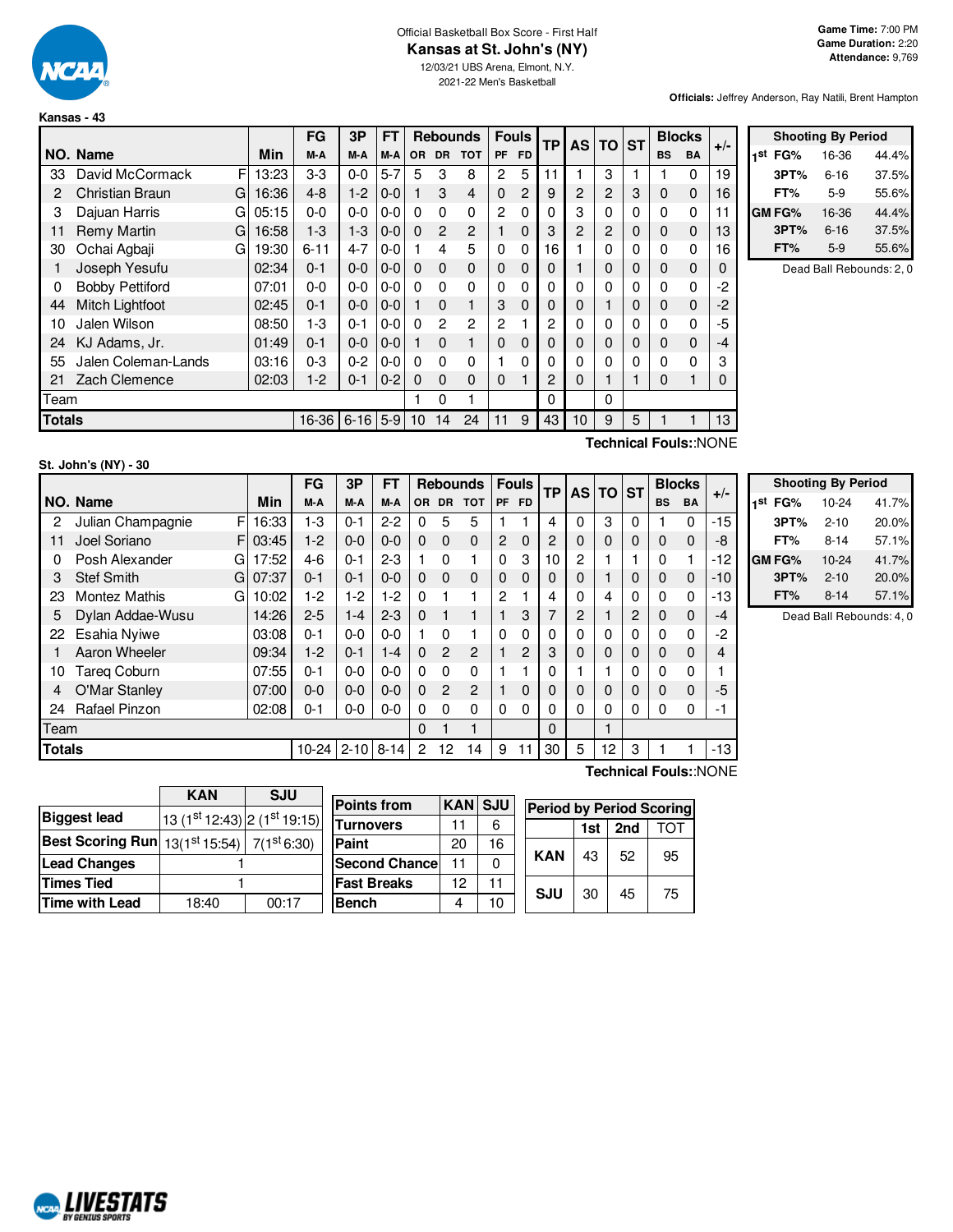

12/03/21 UBS Arena, Elmont, N.Y. 2021-22 Men's Basketball

**Officials:** Jeffrey Anderson, Ray Natili, Brent Hampton

#### **Period 2**

#### **Quarter Starters:**

| SJU              | 0 Alexander P<br>2 Champagnie J                                                     |               | 5 Addae-Wusu D | 11 Soriano J                                     | 23 Mathis M                                                 |
|------------------|-------------------------------------------------------------------------------------|---------------|----------------|--------------------------------------------------|-------------------------------------------------------------|
| <b>KAN</b>       | 2 Braun C<br>3 Harris D                                                             | 11 Martin R   |                | 30 Agbaji O                                      | 33 McCormack D                                              |
| <b>Game Time</b> | SJU                                                                                 | <b>Score</b>  | Diff           |                                                  | <b>KAN</b>                                                  |
| 20:00            | 1 WHEELER A substitution out                                                        |               |                |                                                  |                                                             |
| 20:00            | 3 SMITH S substitution out                                                          |               |                |                                                  |                                                             |
| 20:00            | 11 SORIANO J substitution in                                                        |               |                |                                                  |                                                             |
| 20:00            | 23 MATHIS M substitution in                                                         |               |                |                                                  |                                                             |
| 20:00            |                                                                                     |               |                | 21 CLEMENCE Z substitution out                   |                                                             |
| 20:00            |                                                                                     |               |                | 55 COLEMAN-LANDS J substitution out              |                                                             |
| 20:00            |                                                                                     |               |                | 3 HARRIS D substitution in                       |                                                             |
| 20:00            |                                                                                     |               |                | 33 MCCORMACK D substitution in                   |                                                             |
| 19:48            | 0 ALEXANDER P 3pt FG, jump shot made (13)                                           | 33-43         | -10            |                                                  |                                                             |
| 19:48            | 5 ADDAE-WUSU D assist (3)                                                           |               |                |                                                  |                                                             |
| 19:26            | 23 MATHIS M steal (1)                                                               |               |                | 11 MARTIN R turnover bad pass (3)                |                                                             |
| 19:20            | 23 MATHIS M 2pt FG fast break from turnover in the paint,<br>driving layup made (6) | 35-43         | -8             |                                                  |                                                             |
| 19:20            | 5 ADDAE-WUSU D assist (4)                                                           |               |                |                                                  |                                                             |
| 19:19            |                                                                                     |               |                | Timeout 30 Sec                                   |                                                             |
| 19:19            |                                                                                     | Timeout media |                |                                                  |                                                             |
| 19:08            | 23 MATHIS M foul personal (3 - 1)                                                   |               |                | 11 MARTIN R foul drawn (1)                       |                                                             |
| 19:00            |                                                                                     |               |                | 30 AGBAJI O 3pt FG, jump shot missed             |                                                             |
| 18:58            |                                                                                     |               |                | 33 MCCORMACK D offensive rebound (9)             |                                                             |
| 18:51            |                                                                                     | 35-45         | $-10$          | (11)                                             | 2 BRAUN C 2pt FG second chance in the paint, layup made     |
| 18:51            |                                                                                     |               |                | 11 MARTIN R assist (3)                           |                                                             |
| 18:37            | 23 MATHIS M 3pt FG, jump shot missed                                                |               |                |                                                  |                                                             |
| 18:33            |                                                                                     |               |                | 2 BRAUN C defensive rebound (5)                  |                                                             |
| 18:32            |                                                                                     | 35-47         | $-12$          |                                                  | 30 AGBAJI O 2pt FG fast break in the paint, layup made (18) |
| 18:32            |                                                                                     |               |                | 2 BRAUN C assist (3)                             |                                                             |
| 18:32            | 0 ALEXANDER P substitution out                                                      |               |                |                                                  |                                                             |
| 18:32            | 3 SMITH S substitution in                                                           |               |                |                                                  |                                                             |
| 18:22            | 2 CHAMPAGNIE J 3pt FG, jump shot made (7)                                           | 38-47         | -9             |                                                  |                                                             |
| 18:22            | 3 SMITH S assist (1)                                                                |               |                |                                                  |                                                             |
| 17:44            |                                                                                     | 38-49         | $-11$          | 2 BRAUN C 2pt FG in the paint, layup made (13)   |                                                             |
| 17:44            |                                                                                     |               |                | 11 MARTIN R assist (4)                           |                                                             |
| 17:36            | 3 SMITH S foul drawn (1)                                                            |               |                | 3 HARRIS D foul personal (3 - 1)                 |                                                             |
| 17:30            | 2 CHAMPAGNIE J foul drawn (2)                                                       |               |                | 2 BRAUN C foul personal (1 - 2)                  |                                                             |
| 17:25            | 11 SORIANO J 2pt FG in the paint, hook shot missed                                  |               |                |                                                  |                                                             |
| 17:23            | 5 ADDAE-WUSU D offensive rebound (2)                                                |               |                |                                                  |                                                             |
| 17:15            | 2 CHAMPAGNIE J 3pt FG second chance, jump shot made (10)                            | 41-49         | -8             |                                                  |                                                             |
| 17:01            |                                                                                     |               |                | 33 MCCORMACK D 2pt FG in the paint, dunk, missed |                                                             |
| 16:58            |                                                                                     |               |                | 2 BRAUN C offensive rebound (6)                  |                                                             |
| 16:55            |                                                                                     |               |                | blocked                                          | 33 MCCORMACK D 2pt FG second chance in the paint, layup     |
| 16:55            | 11 SORIANO J block (1)                                                              |               |                |                                                  |                                                             |
| 16:53            |                                                                                     |               |                | 33 MCCORMACK D offensive rebound (10)            |                                                             |
| 16:53            | 3 SMITH S foul personal (1 - 2)                                                     |               |                | 33 MCCORMACK D foul drawn (6)                    |                                                             |

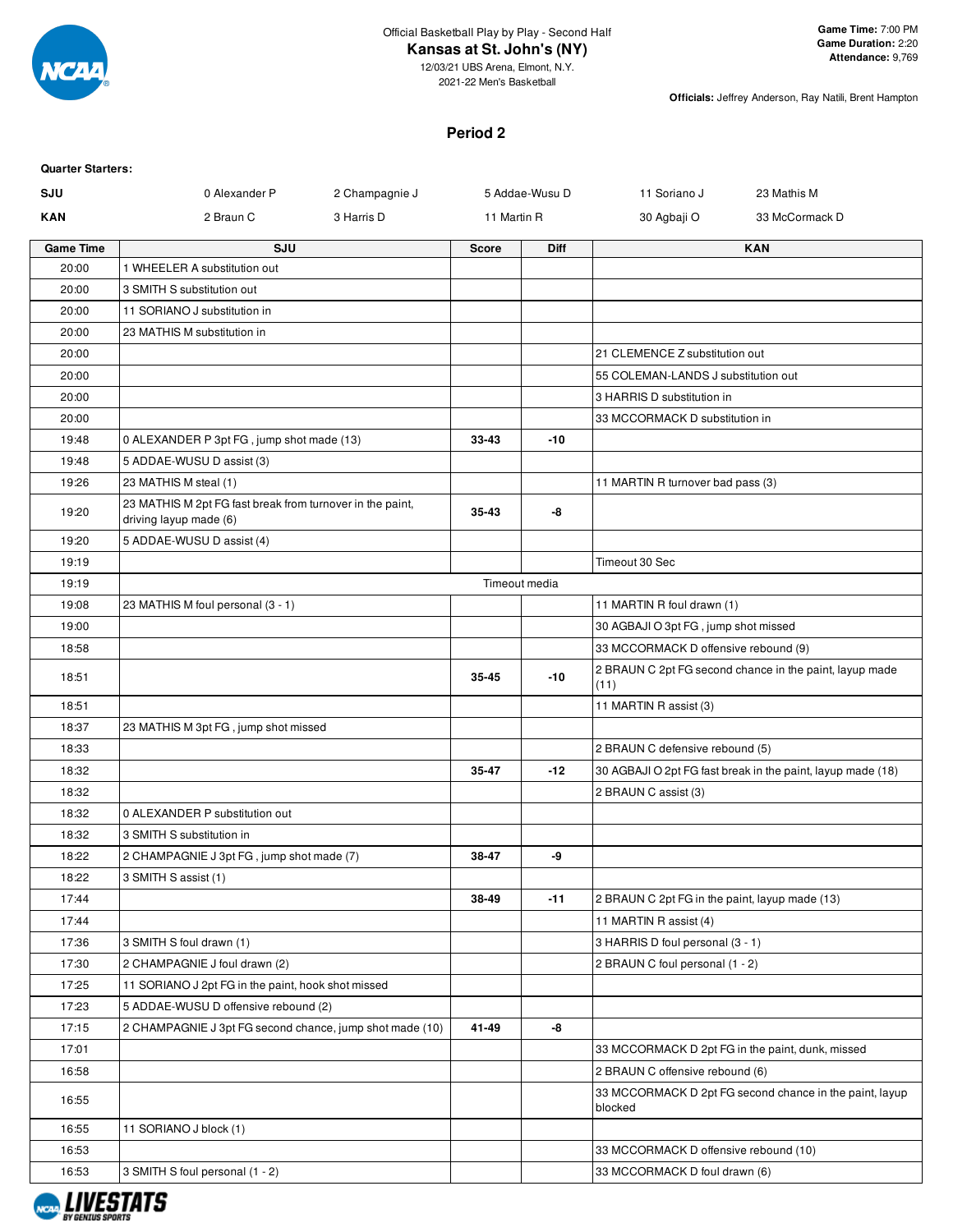

12/03/21 UBS Arena, Elmont, N.Y. 2021-22 Men's Basketball

**Officials:** Jeffrey Anderson, Ray Natili, Brent Hampton

| <b>Game Time</b> | SJU                                                        | <b>Score</b>  | <b>Diff</b>   | <b>KAN</b>                                                                |
|------------------|------------------------------------------------------------|---------------|---------------|---------------------------------------------------------------------------|
| 16:53            | 3 SMITH S substitution out                                 |               |               |                                                                           |
| 16:53            | 0 ALEXANDER P substitution in                              |               |               |                                                                           |
| 16:37            |                                                            | 41-51         | $-10$         | 11 MARTIN R 2pt FG second chance outside the paint, jump<br>shot made (5) |
| 16:27            | 2 CHAMPAGNIE J 3pt FG, jump shot made (13)                 | 44-51         | -7            |                                                                           |
| 16:27            | 0 ALEXANDER P assist (3)                                   |               |               |                                                                           |
| 16:13            |                                                            | 44-53         | -9            | 11 MARTIN R 2pt FG in the paint, layup made (7)                           |
| 15:51            | 5 ADDAE-WUSU D 2pt FG in the paint, driving layup made (9) | 46-53         | $-7$          |                                                                           |
| 15:32            |                                                            | 46-55         | -9            | 33 MCCORMACK D 2pt FG in the paint, layup made (13)                       |
| 15:32            |                                                            |               |               | 11 MARTIN R assist (5)                                                    |
| 15:11            | 0 ALEXANDER P 2pt FG in the paint, layup made (15)         | 48-55         | $-7$          |                                                                           |
| 15:11            | 11 SORIANO J assist (1)                                    |               |               |                                                                           |
| 14:46            |                                                            |               |               | 2 BRAUN C 2pt FG in the paint, jump shot missed                           |
| 14:44            |                                                            |               |               | 33 MCCORMACK D offensive rebound (11)                                     |
| 14:45            |                                                            |               |               | 33 MCCORMACK D 2pt FG second chance in the paint, layup<br>missed         |
| 14:45            |                                                            |               |               | 2 BRAUN C offensive rebound (7)                                           |
| 14:44            | 5 ADDAE-WUSU D foul shooting (2 - 3)                       |               |               | 2 BRAUN C foul drawn (3)                                                  |
| 14:44            |                                                            | Timeout media |               |                                                                           |
| 14:44            | 11 SORIANO J substitution out                              |               |               |                                                                           |
| 14:44            | 22 NYIWE E substitution in                                 |               |               |                                                                           |
| 14:44            |                                                            |               |               | 11 MARTIN R substitution out                                              |
| 14:44            |                                                            |               |               | 1 YESUFU J substitution in                                                |
| 14:44            |                                                            | 48-56         | -8            | 2 BRAUN C free throw 1 - 2 made (14)                                      |
| 14:44            | 23 MATHIS M substitution out                               |               |               |                                                                           |
| 14:44            | 10 COBURN T substitution in                                |               |               |                                                                           |
| 14:44            |                                                            | 48-57         | -9            | 2 BRAUN C free throw 2 - 2 made (15)                                      |
| 14:26            | 2 CHAMPAGNIE J 3pt FG, jump shot made (16)                 | 51-57         | -6            |                                                                           |
| 14:26            | 10 COBURN T assist (2)                                     |               |               |                                                                           |
| 14:04            |                                                            | 51-59         | -8            | 33 MCCORMACK D 2pt FG in the paint, layup made (15)                       |
| 14:04            |                                                            |               |               | 2 BRAUN C assist (4)                                                      |
| 13:51            | 0 ALEXANDER P foul drawn (4)                               |               |               | 3 HARRIS D foul personal (4 - 3)                                          |
| 13:51            |                                                            |               |               | 3 HARRIS D substitution out                                               |
| 13:51            |                                                            |               |               | 11 MARTIN R substitution in                                               |
| 13:35            | 5 ADDAE-WUSU D foul drawn (4)                              |               |               | 30 AGBAJI O foul shooting (1 - 4)                                         |
| 13:35            | 5 ADDAE-WUSU D free throw 1 - 2 made (10)                  | 52-59         | -7            |                                                                           |
| 13:35            | 5 ADDAE-WUSU D free throw 2 - 2 made (11)                  | 53-59         | -6            |                                                                           |
| 13:25            |                                                            |               |               | 1 YESUFU J 3pt FG, jump shot missed                                       |
| 13:23            | 22 NYIWE E defensive rebound (2)                           |               |               |                                                                           |
| 13:00            | 0 ALEXANDER P 3pt FG, jump shot blocked                    |               |               |                                                                           |
| 13:00            |                                                            |               |               | 2 BRAUN C block (1)                                                       |
| 12:59            | offensive rebound (17)                                     |               |               |                                                                           |
| 12:54            | 10 COBURN T 3pt FG second chance, jump shot missed         |               |               |                                                                           |
| 12:52            |                                                            |               |               | 33 MCCORMACK D defensive rebound (12)                                     |
| 12:43            |                                                            | 53-62         | -9            | 2 BRAUN C 3pt FG, jump shot made (18)                                     |
| 12:43            |                                                            |               |               | 1 YESUFU J assist (2)                                                     |
| 12:14            | 5 ADDAE-WUSU D 3pt FG, jump shot made (14)                 | 56-62         | -6            |                                                                           |
| 11:56            | 10 COBURN T foul personal (2 - 4)                          |               |               | 33 MCCORMACK D foul drawn (7)                                             |
| 11:56            |                                                            |               | Timeout media |                                                                           |
| 11:56            | 5 ADDAE-WUSU D substitution out                            |               |               |                                                                           |
|                  | I IIIFATATA                                                |               |               |                                                                           |

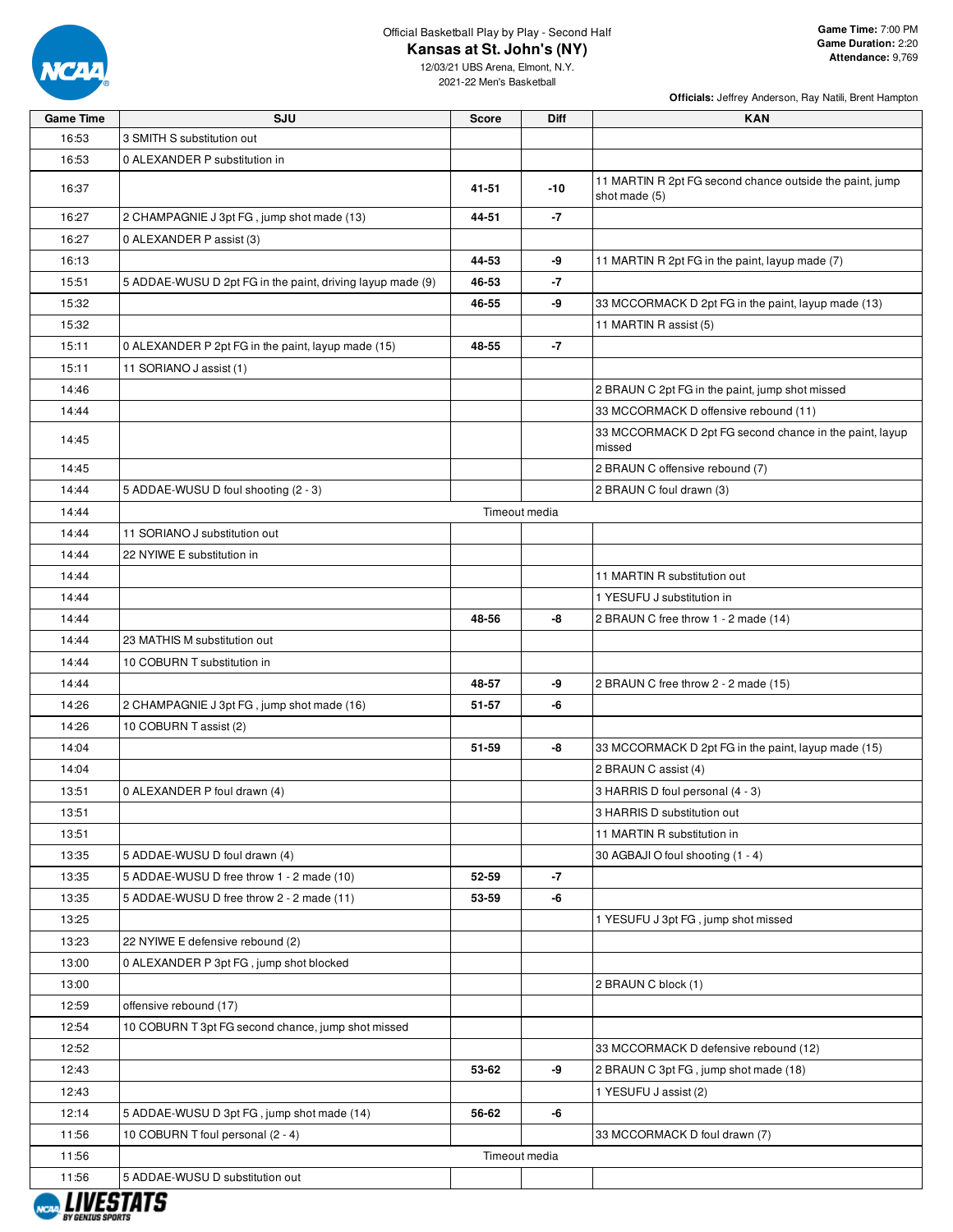

**Officials:** Jeffrey Anderson, Ray Natili, Brent Hampton

| <b>Game Time</b> | SJU                                                      | <b>Score</b> | Diff | <b>KAN</b>                                                  |
|------------------|----------------------------------------------------------|--------------|------|-------------------------------------------------------------|
| 11:56            | 3 SMITH S substitution in                                |              |      |                                                             |
| 11:45            | 10 COBURN T foul drawn (2)                               |              |      | 11 MARTIN R foul offensive (2 - 5)                          |
| 11:45            |                                                          |              |      | 11 MARTIN R turnover offensive (4)                          |
| 11:33            | 0 ALEXANDER P foul drawn (5)                             |              |      | 30 AGBAJI O foul personal (2 - 6)                           |
| 11:27            | 2 CHAMPAGNIE J turnover lost ball (4)                    |              |      | 1 YESUFU J steal (1)                                        |
| 11:23            |                                                          |              |      | 30 AGBAJI O 2pt FG from turnover in the paint, layup missed |
| 11:20            | 2 CHAMPAGNIE J defensive rebound (6)                     |              |      |                                                             |
| 11:14            | 22 NYIWE E 2pt FG outside the paint, jump shot missed    |              |      |                                                             |
| 11:11            | 2 CHAMPAGNIE J offensive rebound (7)                     |              |      |                                                             |
| 11:07            | 2 CHAMPAGNIE J 3pt FG second chance, jump shot made (19) | 59-62        | -3   |                                                             |
| 10:46            |                                                          | 59-64        | $-5$ | 2 BRAUN C 2pt FG in the paint, dunk, made (20)              |
| 10:46            |                                                          |              |      | 1 YESUFU J assist (3)                                       |
| 10:35            | 2 CHAMPAGNIE J foul drawn (3)                            |              |      | 2 BRAUN C foul personal (2 - 7)                             |
| 10:35            |                                                          |              |      | 1 YESUFU J substitution out                                 |
| 10:35            |                                                          |              |      | 11 MARTIN R substitution out                                |
| 10:35            |                                                          |              |      | 3 HARRIS D substitution in                                  |
| 10:35            |                                                          |              |      | 10 WILSON J substitution in                                 |
| 10:35            | 2 CHAMPAGNIE J 1&1 free throw 1 made (20)                | 60-64        | -4   |                                                             |
| 10:35            | 2 CHAMPAGNIE J 1&1 free throw 2 made (21)                | 61-64        | -3   |                                                             |
| 10:35            | 2 CHAMPAGNIE J substitution out                          |              |      |                                                             |
| 10:35            | 22 NYIWE E substitution out                              |              |      |                                                             |
| 10:35            | 1 WHEELER A substitution in                              |              |      |                                                             |
| 10:35            | 11 SORIANO J substitution in                             |              |      |                                                             |
| 10:13            |                                                          | 61-67        | -6   | 30 AGBAJI O 3pt FG, jump shot made (21)                     |
| 10:13            |                                                          |              |      | 3 HARRIS D assist (4)                                       |
| 09:57            | 11 SORIANO J 2pt FG in the paint, layup missed           |              |      |                                                             |
| 09:57            |                                                          |              |      | 33 MCCORMACK D defensive rebound (13)                       |
| 09:56            | 11 SORIANO J foul personal (3 - 5)                       |              |      | 33 MCCORMACK D foul drawn (8)                               |
| 09:40            |                                                          |              |      | 10 WILSON J 3pt FG, jump shot missed                        |
| 09:35            |                                                          |              |      | 30 AGBAJI O offensive rebound (6)                           |
| 09:35            |                                                          | 61-69        | -8   | 30 AGBAJI O 2pt FG second chance in the paint, layup made   |
|                  |                                                          |              |      | (23)                                                        |
| 09:32            | 10 COBURN T turnover lost ball (2)                       |              |      |                                                             |
| 09:32            |                                                          |              |      | 30 AGBAJI O substitution out                                |
| 09:32            |                                                          |              |      | 24 ADAMS, JR. K substitution in                             |
| 09:32            | Timeout 30 Sec                                           |              |      |                                                             |
| 09:32            | 11 SORIANO J substitution out                            |              |      |                                                             |
| 09:32            | 2 CHAMPAGNIE J substitution in                           |              |      |                                                             |
| 09:05            |                                                          |              |      | 3 HARRIS D 3pt FG from turnover, jump shot missed           |
| 09:02            | defensive rebound (20)                                   |              |      |                                                             |
| 08:35            | 2 CHAMPAGNIE J 3pt FG, jump shot missed                  |              |      |                                                             |
| 08:32            |                                                          |              |      | 10 WILSON J defensive rebound (3)                           |
| 08:24            | 1 WHEELER A foul shooting (2 - 6)                        |              |      | 2 BRAUN C foul drawn (4)                                    |
| 08:24            |                                                          | 61-70        | -9   | 2 BRAUN C free throw 1 - 2 made (21)                        |
| 08:24            | 3 SMITH S substitution out                               |              |      |                                                             |
| 08:24            | 10 COBURN T substitution out                             |              |      |                                                             |
| 08:24            | 5 ADDAE-WUSU D substitution in                           |              |      |                                                             |
| 08:24            | 23 MATHIS M substitution in                              |              |      |                                                             |
| 08:24            |                                                          | 61-71        | -10  | 2 BRAUN C free throw 2 - 2 made (22)                        |

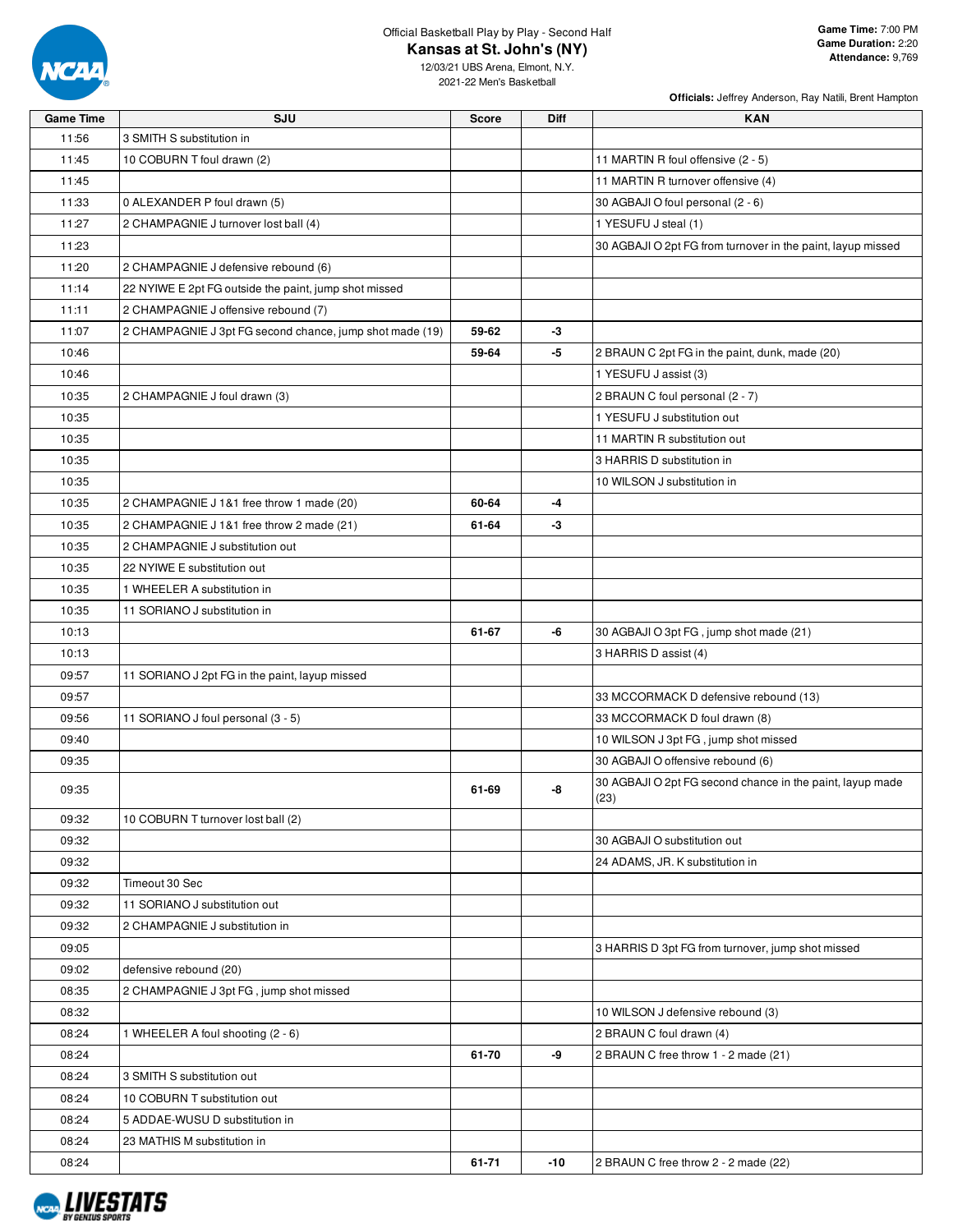

**Officials:** Jeffrey Anderson, Ray Natili, Brent Hampton

| <b>Game Time</b> | SJU                                                                        | <b>Score</b> | <b>Diff</b>   | <b>KAN</b>                                                   |
|------------------|----------------------------------------------------------------------------|--------------|---------------|--------------------------------------------------------------|
| 08:20            | 0 ALEXANDER P turnover out of bounds (2)                                   |              |               |                                                              |
| 08:04            |                                                                            | 61-73        | $-12$         | 2 BRAUN C 2pt FG from turnover in the paint, dunk, made (24) |
| 08:04            | 2 CHAMPAGNIE J foul shooting (2 - 7)                                       |              |               | 2 BRAUN C foul drawn (5)                                     |
| 08:04            |                                                                            | 61-74        | $-13$         | 2 BRAUN C free throw 1 - 1 made (25)                         |
| 07:51            | 1 WHEELER A 2pt FG outside the paint, jump shot missed                     |              |               |                                                              |
| 07:50            | offensive rebound (21)                                                     |              |               |                                                              |
| 07:51            | 23 MATHIS M foul drawn (2)                                                 |              |               | 10 WILSON J foul personal (3 - 8)                            |
| 07:51            |                                                                            |              | Timeout media |                                                              |
| 07:51            | 23 MATHIS M 1&1 free throw 1 missed                                        |              |               |                                                              |
| 07:50            |                                                                            |              |               | 10 WILSON J defensive rebound (4)                            |
| 07:43            | 5 ADDAE-WUSU D foul personal (3 - 8)                                       |              |               | 10 WILSON J foul drawn (2)                                   |
| 07:43            |                                                                            |              |               | 2 BRAUN C 1&1 free throw 1 missed                            |
| 07:43            | 1 WHEELER A defensive rebound (3)                                          |              |               |                                                              |
| 07:43            | 1 WHEELER A foul drawn (3)                                                 |              |               | 24 ADAMS, JR. K foul personal (1 - 9)                        |
| 07:42            | 1 WHEELER A 1&1 free throw 1 missed                                        |              |               |                                                              |
| 07:41            |                                                                            |              |               | 24 ADAMS, JR. K defensive rebound (2)                        |
|                  |                                                                            |              |               |                                                              |
| 07:23            |                                                                            |              |               | 24 ADAMS, JR. K substitution out                             |
| 07:23            |                                                                            |              |               | 30 AGBAJI O substitution in                                  |
| 07:15            | 5 ADDAE-WUSU D foul personal (4 - 9)                                       |              |               | 33 MCCORMACK D foul drawn (9)                                |
| 07:14            |                                                                            |              |               | 33 MCCORMACK D 1&1 free throw 1 missed                       |
| 07:13            | 2 CHAMPAGNIE J defensive rebound (8)                                       |              |               |                                                              |
| 07:03            | 1 WHEELER A 3pt FG, jump shot missed                                       |              |               |                                                              |
| 07:02            |                                                                            |              |               | 10 WILSON J defensive rebound (5)                            |
| 07:02            | 0 ALEXANDER P foul personal (1 - 10)                                       |              |               | 10 WILSON J foul drawn (3)                                   |
| 07:02            |                                                                            |              |               | 10 WILSON J free throw fast break 1 - 2 missed               |
| 07:02            |                                                                            |              |               | offensive dead ball rebound (3)                              |
| 07:02            |                                                                            | 61-75        | $-14$         | 10 WILSON J free throw fast break 2 - 2 made (3)             |
| 06:40            | 23 MATHIS M 2pt FG in the paint, layup missed                              |              |               |                                                              |
| 06:40            | offensive rebound (24)                                                     |              |               |                                                              |
| 06:37            | 2 CHAMPAGNIE J 2pt FG second chance outside the paint,<br>jump shot missed |              |               |                                                              |
| 06:35            | 23 MATHIS M offensive rebound (2)                                          |              |               |                                                              |
| 06:33            | 1 WHEELER A 3pt FG second chance, jump shot missed                         |              |               |                                                              |
| 06:27            | 23 MATHIS M offensive rebound (3)                                          |              |               |                                                              |
| 06:12            | 2 CHAMPAGNIE J 3pt FG second chance, jump shot missed                      |              |               |                                                              |
| 06:07            |                                                                            |              |               | 10 WILSON J defensive rebound (6)                            |
| 05:40            |                                                                            |              |               | 10 WILSON J 3pt FG, jump shot missed                         |
| 05:40            | defensive dead ball rebound (5)                                            |              |               |                                                              |
| 05:40            | 5 ADDAE-WUSU D foul drawn (5)                                              |              |               | 33 MCCORMACK D foul personal (3 - 10)                        |
| 05:40            | 5 ADDAE-WUSU D free throw 1 - 2 made (15)                                  | 62-75        | $-13$         |                                                              |
| 05:40            | 5 ADDAE-WUSU D free throw 2 - 2 made (16)                                  | 63-75        | $-12$         |                                                              |
| 05:40            | 1 WHEELER A substitution out                                               |              |               |                                                              |
| 05:40            | 10 COBURN T substitution in                                                |              |               |                                                              |
| 05:38            |                                                                            |              |               | 10 WILSON J substitution out                                 |
| 05:38            |                                                                            |              |               | 33 MCCORMACK D substitution out                              |
| 05:38            |                                                                            |              |               | 11 MARTIN R substitution in                                  |
| 05:38            |                                                                            |              |               | 44 LIGHTFOOT M substitution in                               |
| 05:29            |                                                                            | 63-77        | $-14$         | 11 MARTIN R 2pt FG in the paint, layup made (9)              |
| 05:29            | 5 ADDAE-WUSU D foul shooting (5 - 11)                                      |              |               | 11 MARTIN R foul drawn (2)                                   |

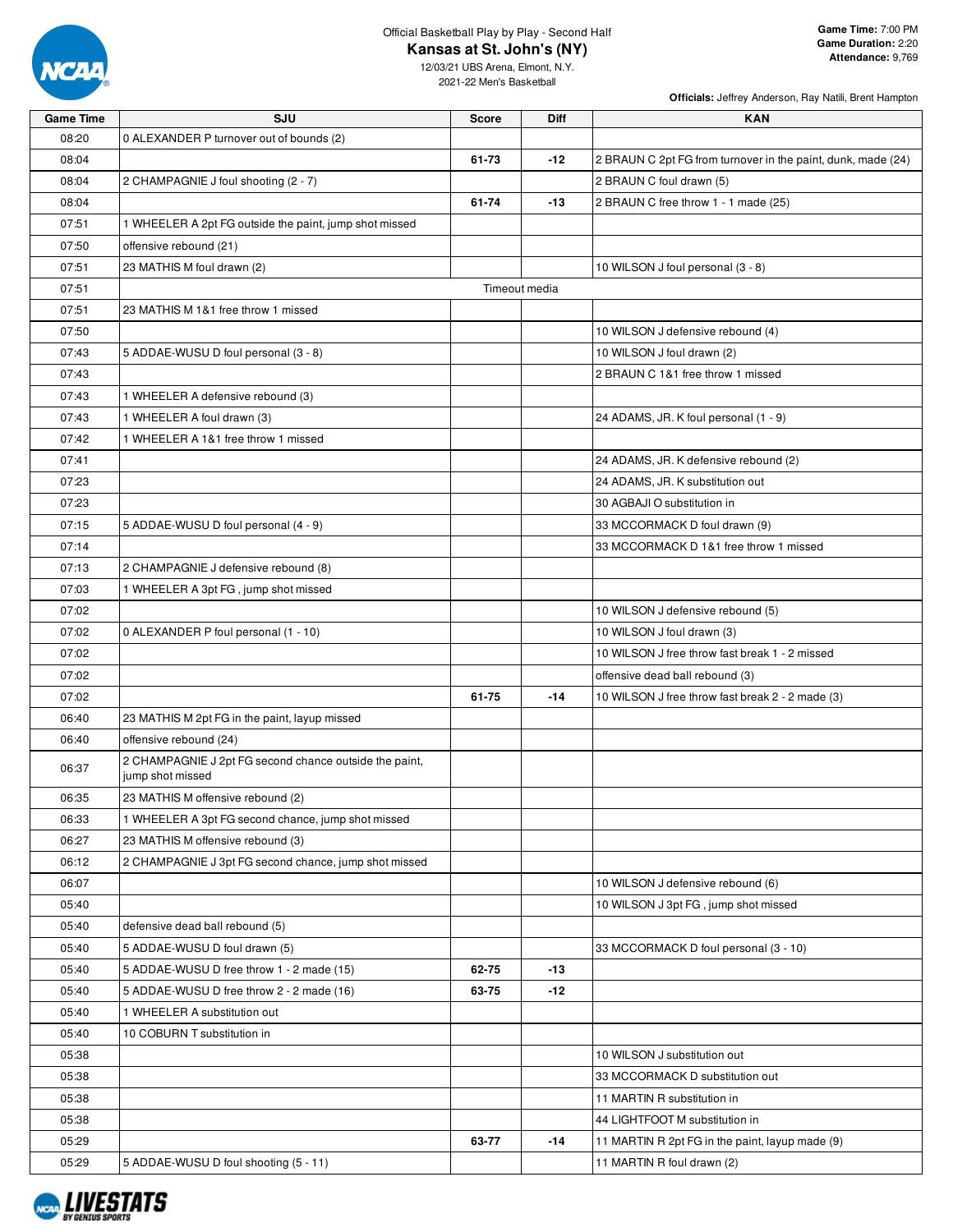

**Officials:** Jeffrey Anderson, Ray Natili, Brent Hampton

| <b>Game Time</b> | SJU                                                                | <b>Score</b>  | <b>Diff</b> | <b>KAN</b>                                                                           |
|------------------|--------------------------------------------------------------------|---------------|-------------|--------------------------------------------------------------------------------------|
| 05:29            | 5 ADDAE-WUSU D substitution out                                    |               |             |                                                                                      |
| 05:29            | 24 PINZON R substitution in                                        |               |             |                                                                                      |
| 05:29            |                                                                    | 63-78         | $-15$       | 11 MARTIN R free throw 1 - 1 made (10)                                               |
| 05:14            | 23 MATHIS M 2pt FG in the paint, jump shot missed                  |               |             |                                                                                      |
| 05:10            |                                                                    |               |             | 30 AGBAJI O defensive rebound (7)                                                    |
| 04:57            |                                                                    | 63-80         | $-17$       | 3 HARRIS D 2pt FG in the paint, layup made (2)                                       |
| 04:56            | Timeout 30 Sec                                                     |               |             |                                                                                      |
| 04:46            | 0 ALEXANDER P turnover bad pass (3)                                |               |             | 11 MARTIN R steal (1)                                                                |
| 04:42            |                                                                    | 63-82         | $-19$       | 11 MARTIN R 2pt FG fast break from turnover in the paint,<br>driving layup made (12) |
| 04:34            | 10 COBURN T foul offensive (3 - 12)                                |               |             | 11 MARTIN R foul drawn (3)                                                           |
| 04:34            | 10 COBURN T turnover offensive (3)                                 |               |             |                                                                                      |
| 04:34            | 10 COBURN T substitution out                                       |               |             |                                                                                      |
| 04:34            | 3 SMITH S substitution in                                          |               |             |                                                                                      |
| 04:19            |                                                                    |               |             | 44 LIGHTFOOT M 2pt FG from turnover in the paint, layup<br>blocked                   |
| 04:19            | 2 CHAMPAGNIE J block (2)                                           |               |             |                                                                                      |
| 04:14            | 23 MATHIS M defensive rebound (4)                                  |               |             |                                                                                      |
| 04:13            | 0 ALEXANDER P foul drawn (6)                                       |               |             | 44 LIGHTFOOT M foul shooting (4 - 11)                                                |
| 04:13            | 0 ALEXANDER P free throw fast break 1 - 2 made (16)                | 64-82         | $-18$       |                                                                                      |
| 04:12            | 0 ALEXANDER P free throw fast break 2 - 2 missed                   |               |             |                                                                                      |
| 04:11            |                                                                    |               |             | 2 BRAUN C defensive rebound (8)                                                      |
| 03:51            | 3 SMITH S steal (1)                                                |               |             | 11 MARTIN R turnover lost ball (5)                                                   |
| 03:47            | 2 CHAMPAGNIE J 2pt FG from turnover in the paint, layup<br>blocked |               |             |                                                                                      |
| 03:47            |                                                                    |               |             | 44 LIGHTFOOT M block (1)                                                             |
| 03:45            |                                                                    |               |             | 44 LIGHTFOOT M defensive rebound (2)                                                 |
| 03:45            | foul coach class A technical (13)                                  |               |             |                                                                                      |
| 03:45            | 0 ALEXANDER P foul class A technical (2 - 14)                      |               |             |                                                                                      |
| 03:45            |                                                                    | Timeout media |             |                                                                                      |
| 03:45            |                                                                    | 64-83         | -19         | 2 BRAUN C free throw fast break 1 - 2 made (26)                                      |
| 03:45            |                                                                    | 64-84         | -20         | 2 BRAUN C free throw fast break 2 - 2 made (27)                                      |
| 03:45            |                                                                    | 64-85         | $-21$       | 2 BRAUN C free throw 1 - 2 made (28)                                                 |
| 03:45            |                                                                    | 64-86         | -22         | 2 BRAUN C free throw 2 - 2 made (29)                                                 |
| 03:29            |                                                                    |               |             | turnover (13)                                                                        |
| 03:12            | 2 CHAMPAGNIE J 3pt FG from turnover, jump shot made (24)           | 67-86         | $-19$       |                                                                                      |
| 03:00            | 0 ALEXANDER P substitution out                                     |               |             |                                                                                      |
| 03:00            | 4 STANLEY O substitution in                                        |               |             |                                                                                      |
| 02:49            |                                                                    | 67-88         | -21         | 2 BRAUN C 2pt FG in the paint, driving layup made (31)                               |
| 02:37            | 4 STANLEY O 2pt FG outside the paint, jump shot made (2)           | 69-88         | $-19$       |                                                                                      |
| 02:37            | 3 SMITH S assist (2)                                               |               |             |                                                                                      |
| 02:21            |                                                                    |               |             | 2 BRAUN C 3pt FG, jump shot missed                                                   |
| 02:16            | 3 SMITH S defensive rebound (1)                                    |               |             |                                                                                      |
| 02:11            | 23 MATHIS M foul drawn (3)                                         |               |             | 11 MARTIN R foul shooting (3 - 12)                                                   |
| 02:11            | 23 MATHIS M free throw 1 - 2 made (7)                              | 70-88         | $-18$       |                                                                                      |
| 02:11            |                                                                    |               |             | 2 BRAUN C substitution out                                                           |
| 02:11            |                                                                    |               |             | 3 HARRIS D substitution out                                                          |
| 02:11            |                                                                    |               |             | 11 MARTIN R substitution out                                                         |
| 02:11            |                                                                    |               |             | 30 AGBAJI O substitution out                                                         |
| 02:11            |                                                                    |               |             | 44 LIGHTFOOT M substitution out                                                      |
|                  |                                                                    |               |             |                                                                                      |

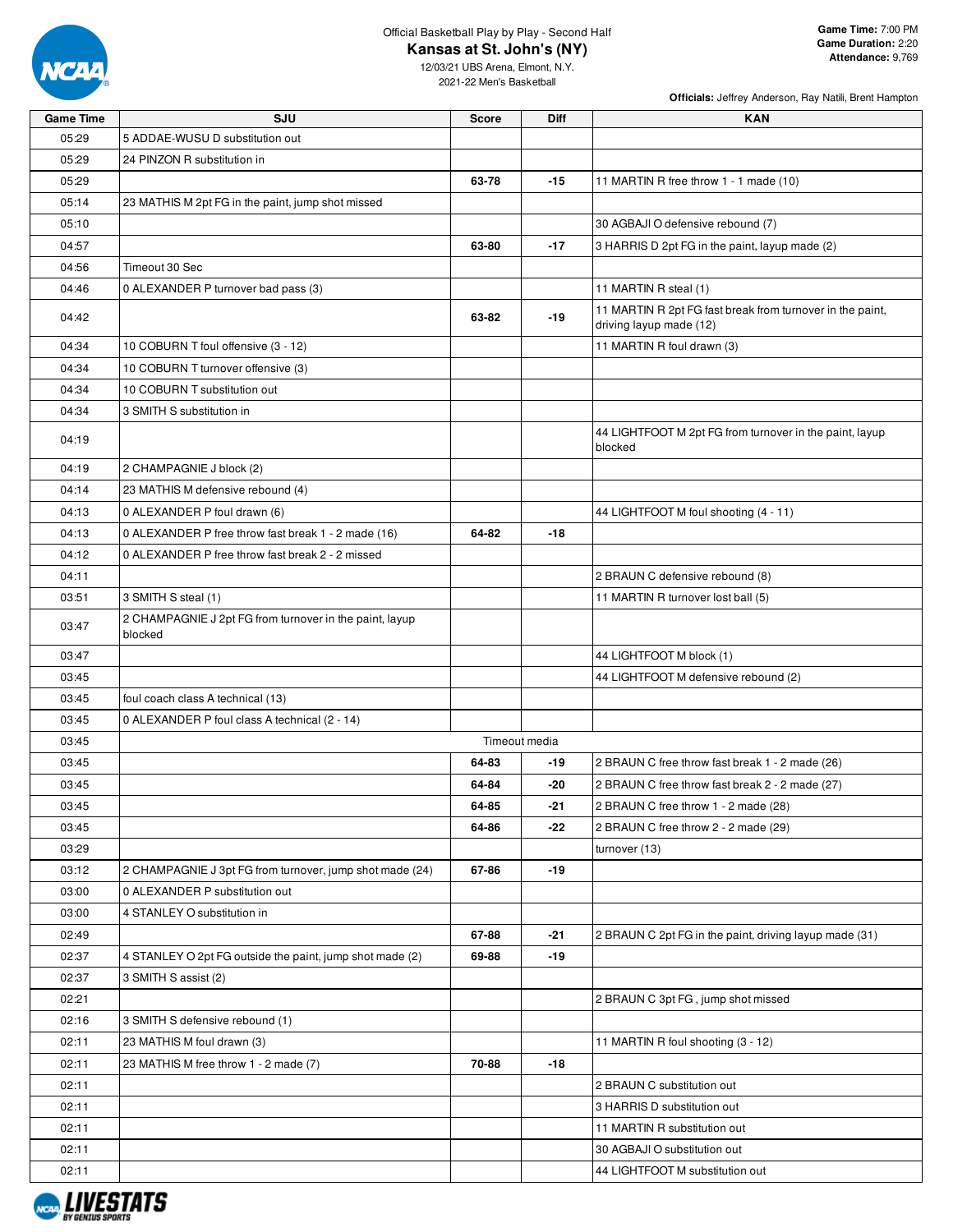

**Officials:** Jeffrey Anderson, Ray Natili, Brent Hampton

| <b>Game Time</b> | SJU                                                 | <b>Score</b>         | <b>Diff</b> | <b>KAN</b>                                                         |
|------------------|-----------------------------------------------------|----------------------|-------------|--------------------------------------------------------------------|
| 02:11            |                                                     |                      |             | 1 YESUFU J substitution in                                         |
| 02:11            |                                                     |                      |             | 10 WILSON J substitution in                                        |
| 02:11            |                                                     |                      |             | 21 CLEMENCE Z substitution in                                      |
| 02:11            |                                                     |                      |             | 24 ADAMS, JR. K substitution in                                    |
| 02:11            |                                                     |                      |             | 55 COLEMAN-LANDS J substitution in                                 |
| 02:10            | 23 MATHIS M free throw 2 - 2 missed                 |                      |             |                                                                    |
| 02:09            |                                                     |                      |             | 10 WILSON J defensive rebound (7)                                  |
| 01:51            |                                                     |                      |             | 10 WILSON J 3pt FG, jump shot missed                               |
| 01:46            |                                                     |                      |             | 24 ADAMS, JR. K offensive rebound (3)                              |
| 01:46            |                                                     |                      |             | 24 ADAMS, JR. K 2pt FG second chance in the paint, layup<br>missed |
| 01:46            | 3 SMITH S defensive rebound (2)                     |                      |             |                                                                    |
| 01:40            | 3 SMITH S 2pt FG in the paint, jump shot missed     |                      |             |                                                                    |
| 01:39            |                                                     |                      |             | 21 CLEMENCE Z defensive rebound (1)                                |
| 01:40            | 23 MATHIS M foul personal (4 - 15)                  |                      |             | 21 CLEMENCE Z foul drawn (2)                                       |
| 01:40            |                                                     | 70-89                | $-19$       | 21 CLEMENCE Z free throw fast break 1 - 2 made (3)                 |
| 01:40            | 23 MATHIS M substitution out                        |                      |             |                                                                    |
| 01:40            | 1 WHEELER A substitution in                         |                      |             |                                                                    |
| 01:40            |                                                     | 70-90                | $-20$       | 21 CLEMENCE Z free throw fast break 2 - 2 made (4)                 |
| 01:31            | 3 SMITH S 3pt FG, jump shot made (3)                | 73-90                | $-17$       |                                                                    |
| 01:30            | Timeout 60 Sec                                      |                      |             |                                                                    |
| 01:30            | 2 CHAMPAGNIE J substitution out                     |                      |             |                                                                    |
| 01:30            | 22 NYIWE E substitution in                          |                      |             |                                                                    |
| 01:30            | 22 NYIWE E substitution out                         |                      |             |                                                                    |
| 01:30            | 10 COBURN T substitution in                         |                      |             |                                                                    |
| 01:04            |                                                     |                      |             | 55 COLEMAN-LANDS J 3pt FG, jump shot missed                        |
| 01:01            |                                                     |                      |             | 24 ADAMS, JR. K offensive rebound (4)                              |
| 00:57            |                                                     | 73-93                | $-20$       | 55 COLEMAN-LANDS J 3pt FG second chance, jump shot<br>made(3)      |
| 00:47            | 4 STANLEY O 2pt FG in the paint, jump shot made (4) | 75-93                | $-18$       |                                                                    |
| 00:29            |                                                     |                      |             | 10 WILSON J 2pt FG in the paint, layup missed                      |
| 00:26            |                                                     |                      |             | 10 WILSON J offensive rebound (8)                                  |
| 00:25            |                                                     | 75-95                | $-20$       | 10 WILSON J 2pt FG second chance in the paint, layup made<br>(5)   |
| 00:19            | 3 SMITH S 3pt FG, jump shot missed                  |                      |             |                                                                    |
| 00:16            |                                                     |                      |             | 10 WILSON J defensive rebound (9)                                  |
|                  |                                                     | <b>END OF GAME</b>   |             |                                                                    |
|                  |                                                     | <b>SJU 75-95 KAN</b> |             |                                                                    |

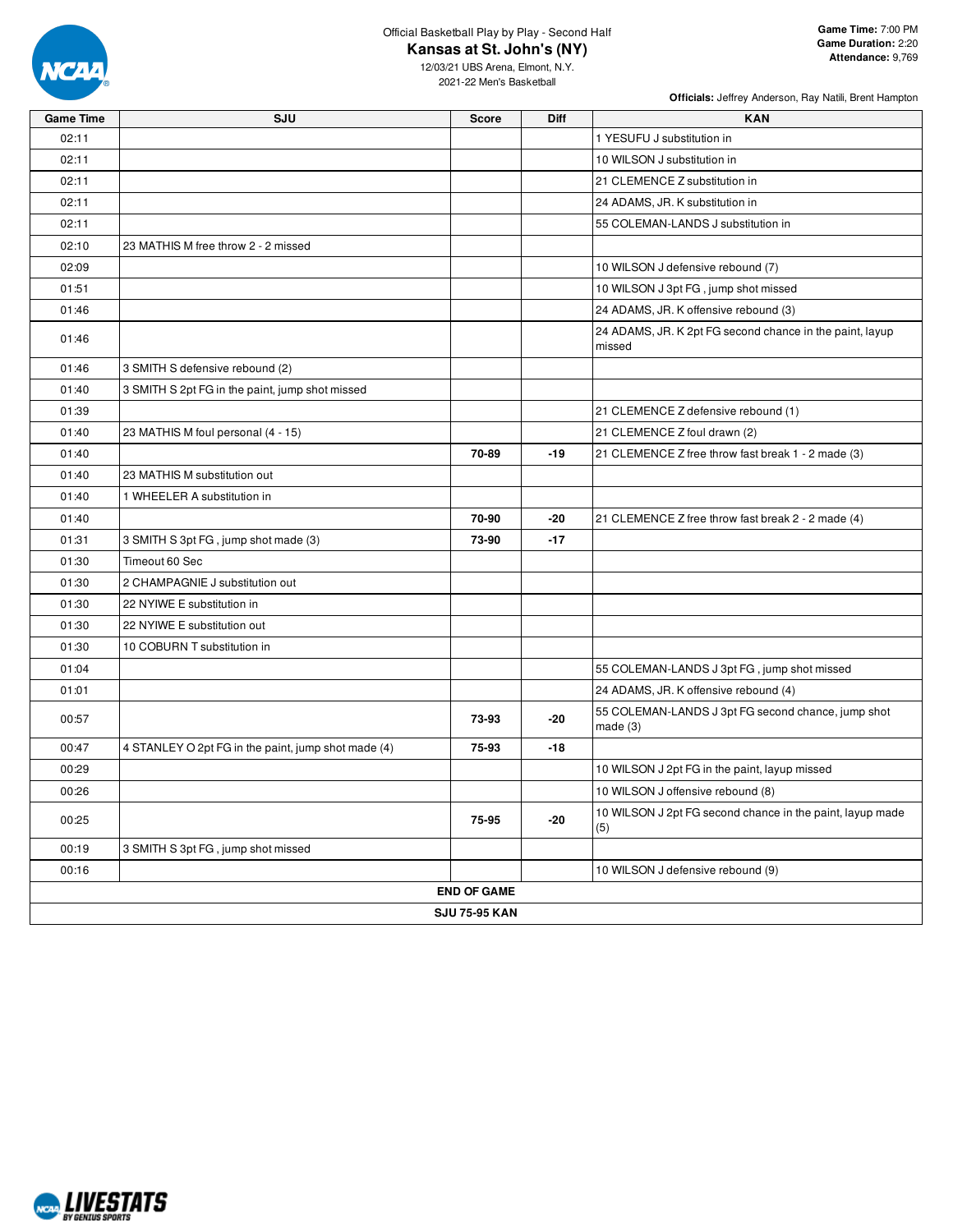

#### Official Basketball Box Score - Second Half **Kansas at St. John's (NY)**

12/03/21 UBS Arena, Elmont, N.Y. 2021-22 Men's Basketball

**Officials:** Jeffrey Anderson, Ray Natili, Brent Hampton

**Shooting By Period 2 nd FG%** 18-34 52.9% **3PT%** 3-11 27.3% **FT%** 13-16 81.3% **GM FG%** 18-34 52.9% **3PT%** 3-11 27.3% **FT%** 13-16 81.3% Dead Ball Rebounds: 1, 0

|                                                 |                        |             | FG      | 3P      | FT       |                         |                | <b>Rebounds</b> |                | <b>Fouls</b> | <b>TP</b>   | <b>AS</b> | <b>TO</b>   | <b>ST</b> |             | <b>Blocks</b> | $+/-$ |
|-------------------------------------------------|------------------------|-------------|---------|---------|----------|-------------------------|----------------|-----------------|----------------|--------------|-------------|-----------|-------------|-----------|-------------|---------------|-------|
|                                                 | NO. Name               | Min         | M-A     | M-A     | M-A      | OR.                     |                | DR TOT          | <b>PF</b>      | <b>FD</b>    |             |           |             |           | <b>BS</b>   | <b>BA</b>     |       |
| 33                                              | David McCormack        | F<br>14:22  | $2 - 5$ | $0 - 0$ | $0 - 1$  | 3                       | 2              | 5               | 1              | 4            | 4           | 0         | 0           | 0         | 0           |               | -1    |
| 2                                               | <b>Christian Braun</b> | 17:49<br>GI | $6 - 8$ | $1-2$   | $9 - 10$ | $\mathbf{P}$            | $\overline{2}$ | 4               | $\overline{2}$ | 3            | 22          | 2         | 0           | 0         | 1           | $\Omega$      | 5     |
| 3                                               | Dajuan Harris          | 14:33<br>G  | $1-2$   | $0 - 1$ | $0 - 0$  | $\Omega$                | $\Omega$       | 0               | $\overline{c}$ | 0            | 2           |           | 0           | 0         | 0           | $\Omega$      | 8     |
| 11                                              | Remy Martin<br>G       | 11:59       | $4 - 4$ | $0 - 0$ | $1 - 1$  | $\Omega$                | $\Omega$       | $\Omega$        | $\overline{2}$ | 3            | 9           | 3         | 3           |           | $\Omega$    | $\Omega$      | -3    |
| 30                                              | Ochai Agbaji           | 15:40<br>G. | $3-5$   | $1-2$   | $0 - 0$  |                         | 1              | $\overline{2}$  | 2              | 0            | 7           | 0         | 0           | 0         | 0           | 0             | 0     |
|                                                 | Joseph Yesufu          | 06:20       | $0 - 1$ | $0 - 1$ | $0 - 0$  | $\Omega$                | $\Omega$       | 0               | $\Omega$       | $\Omega$     | $\mathbf 0$ | 2         | $\mathbf 0$ |           | 0           | $\Omega$      | 0     |
| 10                                              | Jalen Wilson           | 07:08       | $1-5$   | $0 - 3$ | $1-2$    | 1.                      | 6              | 7               | 1              | 2            | 3           | 0         | $\Omega$    | 0         | 0           | $\mathbf{0}$  | 9     |
| 24                                              | KJ Adams, Jr.          | 04:20       | $0 - 1$ | $0 - 0$ | $0 - 0$  | $\mathbf{P}$            | 1              | 3               |                | 0            | $\Omega$    | 0         | 0           | 0         | $\mathbf 0$ | $\Omega$      | 7     |
| 44                                              | Mitch Lightfoot        | 03:27       | $0 - 1$ | $0 - 0$ | $0 - 0$  | 0                       | 1              | 1               | 1              | 0            | 0           | 0         | 0           | 0         |             |               | 6     |
| 21                                              | Zach Clemence          | 02:11       | $0 - 0$ | $0 - 0$ | $2 - 2$  | $\Omega$                | 1              | 1               | $\Omega$       |              | 2           | 0         | $\mathbf 0$ | 0         | $\mathbf 0$ | $\mathbf{0}$  | 2     |
| 55                                              | Jalen Coleman-Lands    | 02:11       | 1-2     | 1-2     | $0 - 0$  | 0                       | 0              | 0               | $\Omega$       | 0            | 3           | 0         | 0           | 0         | 0           | $\Omega$      | 2     |
| Team                                            |                        |             |         |         |          |                         | $\Omega$       | $\Omega$        |                |              | $\Omega$    |           | 1           |           |             |               |       |
| 18-34<br>$13 - 16$<br>$3 - 11$<br><b>Totals</b> |                        |             |         |         |          |                         | 14             | 23              | 12             | 13           | 52          | 8         | 4           | 2         | 2           | 2             | 7     |
|                                                 |                        |             |         |         |          | 9<br>-<br>-<br>$\cdots$ |                |                 |                |              |             |           |             |           |             |               |       |

# **St. John's (NY) - 45**

**Technical Fouls:**:NONE

|               |                            |       | FG       | 3P       | FT      |                | <b>Rebounds</b> |            |                | <b>Fouls</b> | <b>TP</b> |             | AS TO ST       |             | <b>Blocks</b> |           |       |  |
|---------------|----------------------------|-------|----------|----------|---------|----------------|-----------------|------------|----------------|--------------|-----------|-------------|----------------|-------------|---------------|-----------|-------|--|
|               | NO. Name                   | Min   | M-A      | M-A      | M-A     | 0R             | <b>DR</b>       | <b>TOT</b> | <b>PF</b>      | <b>FD</b>    |           |             |                |             | <b>BS</b>     | <b>BA</b> | $+/-$ |  |
| 2             | Julian Champagnie<br>FI    | 17:27 | $6 - 10$ | $6 - 8$  | $2 - 2$ |                | 2               | 3          |                | 2            | 20        | 0           |                | 0           |               |           |       |  |
|               | Joel Soriano<br>FI         | 06:19 | $0 - 2$  | $0 - 0$  | $0 - 0$ | $\Omega$       | 0               | 0          |                | $\Omega$     | $\Omega$  |             | 0              | $\Omega$    |               | 0         |       |  |
| 0             | Posh Alexander<br>GI       | 15:21 | $2-3$    | $1-2$    | $1-2$   | 0              | $\Omega$        | 0          | $\mathbf{2}$   | 3            | 6         |             | 2              | $\Omega$    | 0             | 1         | -10   |  |
| 3             | <b>Stef Smith</b><br>GI    | 09:45 | $1-3$    | $1 - 2$  | $0 - 0$ | $\Omega$       | $\overline{c}$  | 2          |                |              | 3         | 2           | 0              |             | 0             | 0         | 0     |  |
| 23            | <b>Montez Mathis</b><br>GI | 12:00 | $1 - 4$  | $0 - 1$  | $1-3$   | $\overline{c}$ |                 | 3          | 2              | 2            | 3         | 0           | 0              |             | 0             | 0         | -5    |  |
| 10            | <b>Tareg Coburn</b>        | 08:56 | $0 - 1$  | $0 - 1$  | $0 - 0$ | $\Omega$       | 0               | $\Omega$   | $\overline{c}$ |              | 0         |             | 2              | $\mathbf 0$ | 0             | 0         | -11   |  |
| 22            | Esahia Nyiwe               | 04:09 | $0 - 1$  | $0 - 0$  | $0 - 0$ | 0              |                 |            | $\Omega$       | $\Omega$     | 0         | 0           | 0              | $\Omega$    | 0             | 0         | 4     |  |
|               | Aaron Wheeler              | 06:35 | $0 - 3$  | $0 - 2$  | $0 - 1$ | $\Omega$       |                 |            |                |              | 0         | $\Omega$    | $\Omega$       | $\Omega$    | 0             | 0         | $-10$ |  |
| 5             | Dylan Addae-Wusu           | 10:59 | $2 - 2$  | $1 - 1$  | $4 - 4$ |                | 0               |            | 4              | 2            | 9         | 2           | $\mathbf{0}$   | $\Omega$    | 0             | 0         | 2     |  |
| 24            | <b>Rafael Pinzon</b>       | 05:29 | $0-0$    | $0 - 0$  | $0 - 0$ | $\Omega$       | $\Omega$        | 0          | $\Omega$       | $\Omega$     | 0         | $\mathbf 0$ | $\Omega$       | $\Omega$    | 0             | 0         | -6    |  |
| 4             | O'Mar Stanley              | 03:00 | $2-2$    | $0 - 0$  | $0-0$   | 0              | 0               | 0          | $\Omega$       | 0            | 4         | 0           | 0              | $\Omega$    | 0             | 0         | -1    |  |
| Team          |                            |       |          |          | 3       |                | 4               |            |                | $\Omega$     |           | $\Omega$    |                |             |               |           |       |  |
| <b>Totals</b> |                            | 14-31 | $9 - 17$ | $8 - 12$ |         | 8              | 15              | 15         | 12             | 45           |           | 5           | $\overline{2}$ | 2           | 2             | $-7$      |       |  |

|                     | <b>Shooting By Period</b> |       |
|---------------------|---------------------------|-------|
| 2 <sup>nd</sup> FG% | 14-31                     | 45.2% |
| 3PT%                | $9 - 17$                  | 52.9% |
| FT%                 | $8 - 12$                  | 66.7% |
| GM FG%              | 14-31                     | 45.2% |
| 3PT%                | $9 - 17$                  | 52.9% |
| FT%                 | $8 - 12$                  | 66.7% |
|                     |                           |       |

Dead Ball Rebounds: 0, 1

**Technical Fouls:**Coach 2 nd3:45Alexander 2 nd3:45

|                                                                      | <b>KAN</b>                                          | <b>SJU</b> |  |  |  |  |  |
|----------------------------------------------------------------------|-----------------------------------------------------|------------|--|--|--|--|--|
| <b>Biggest lead</b>                                                  | 22 (2 <sup>nd</sup> 3:45) 0 (1 <sup>st</sup> 20:00) |            |  |  |  |  |  |
| <b>Best Scoring Run</b> 11(2 <sup>nd</sup> 7:02) $ 6(2^{nd} 11:07) $ |                                                     |            |  |  |  |  |  |
| Lead Changes                                                         |                                                     |            |  |  |  |  |  |
| <b>Times Tied</b>                                                    |                                                     |            |  |  |  |  |  |
| Time with Lead                                                       | 19:48                                               | 00:00      |  |  |  |  |  |

| <b>Points from</b>    | <b>KAN</b> | <b>SJU</b> | <b>Period by Period Scoring</b> |            |     |     |     |  |  |  |  |
|-----------------------|------------|------------|---------------------------------|------------|-----|-----|-----|--|--|--|--|
| Turnovers             | 5          |            |                                 |            | 1st | 2nd | ΓΩΤ |  |  |  |  |
| Paint                 | 28         | 8          |                                 |            |     |     |     |  |  |  |  |
| <b>Second Chancel</b> | 13         | 6          |                                 | <b>KAN</b> | 43  | 52  | 95  |  |  |  |  |
| <b>Fast Breaks</b>    | 9          | 3          |                                 | SJU        |     | 45  | 75  |  |  |  |  |
| Bench                 |            | 13         |                                 |            | 30  |     |     |  |  |  |  |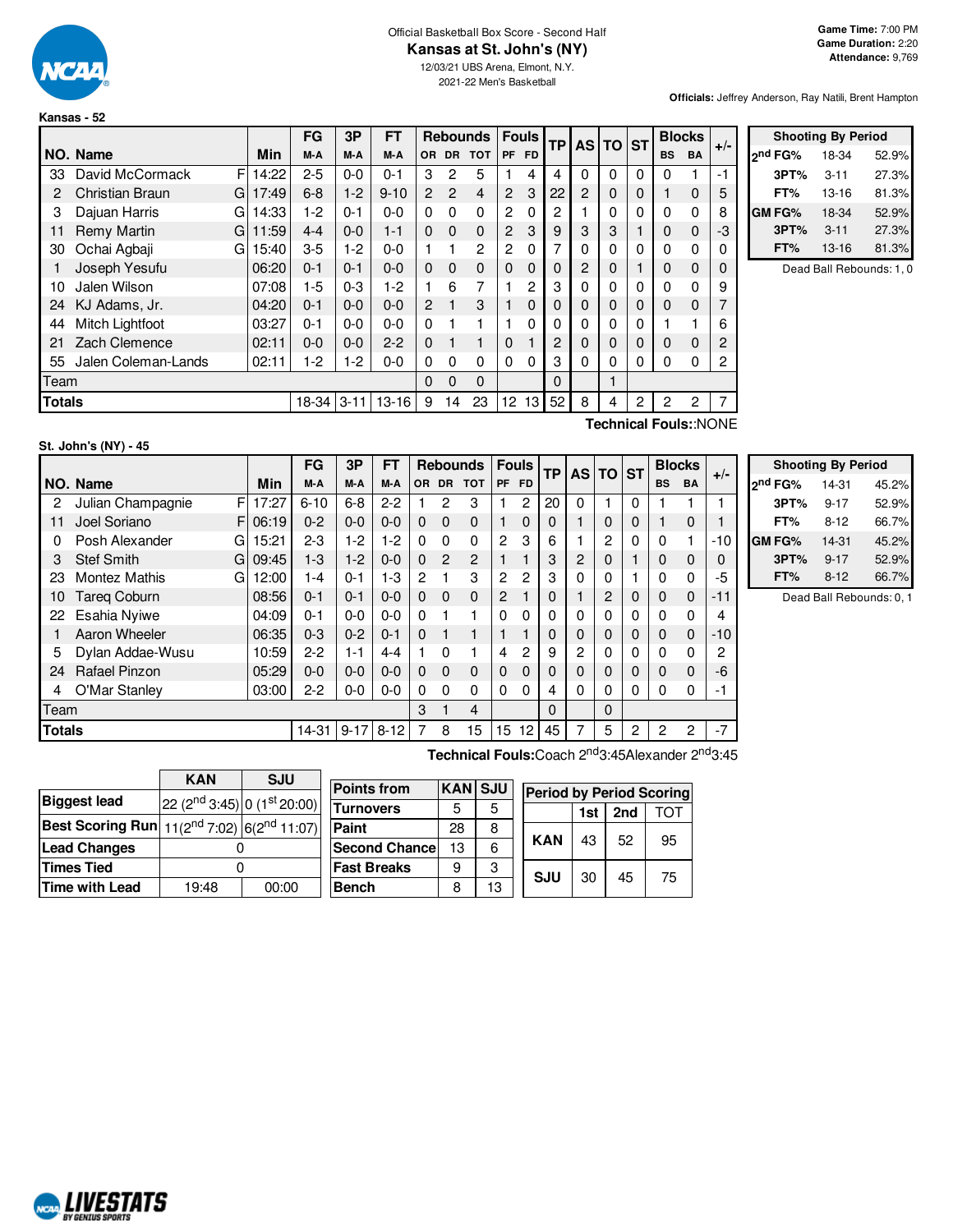

**Officials:** Jeffrey Anderson, Ray Natili, Brent Hampton

{ Players => 0, 1, 2, 3, 4, 5, 10, 11, 13, 14, 22, 23, 24, 34, 55; } FG Types => All; Results => All;

# { Players => All; } FG Types => All; Results => All; **Kansas**



Free Throws 16/26 62



| nansas             | W/A   | $7^\circ$ |
|--------------------|-------|-----------|
| <b>Field Goals</b> | 34/70 | 49        |
| 2 Points           | 25/43 | 58        |
| 3 Points           | 9/27  | 33        |
| <b>Free Throws</b> | 18/25 | 72        |

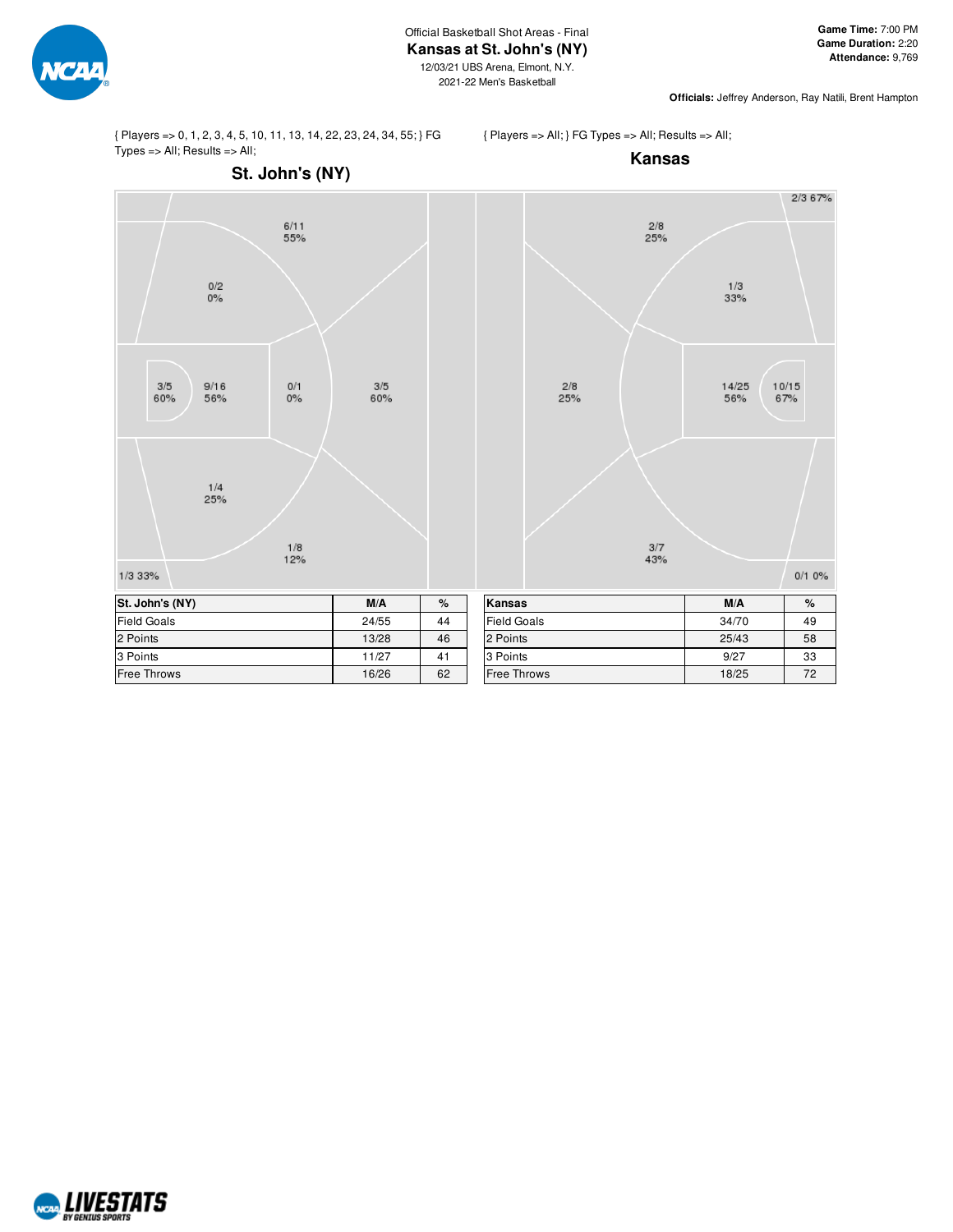

**Officials:** Jeffrey Anderson, Ray Natili, Brent Hampton

| <b>Kansas</b> |                        |       |             |           |              |                 |                    |      |                |                |                |                 |     |               |                |                |                  |
|---------------|------------------------|-------|-------------|-----------|--------------|-----------------|--------------------|------|----------------|----------------|----------------|-----------------|-----|---------------|----------------|----------------|------------------|
| No            | <b>Name</b>            |       | <b>Mins</b> |           | <b>Score</b> |                 | <b>Points Diff</b> |      | Points per Min |                | <b>Assists</b> | <b>Rebounds</b> |     | <b>Steals</b> |                |                | <b>Turnovers</b> |
|               |                        | On    | Off         | On        | <b>Off</b>   | On              | Off                | On   | Off            | On             | Off            | On              | Off | On            | Off            | On             | Off              |
| 0             | <b>Bobby Pettiford</b> | 07:01 | 32:59       | $12 - 14$ | $83 - 61$    | $-2$            | 22                 | 1.71 | 2.52           | $\overline{2}$ | 16             | 8               | 39  |               | 6              | 5.             | 8                |
|               | Joseph Yesufu          | 08:54 | 31:06       | $21 - 21$ | $74 - 54$    | $\Omega$        | 20                 | 2.36 | 2.38           | $\overline{4}$ | 14             | 8               | 39  | 2             | 5              | $\overline{2}$ | 11               |
| 2             | Christian Braun        | 34:25 | 05:35       | $84 - 63$ | $11 - 12$    | 21              | -1                 | 2.44 | 1.97           | 18             | 0              | 37              | 10  |               | $\Omega$       | 11             | $\overline{c}$   |
| 3             | Dajuan Harris          | 19:48 | 20:12       | $56 - 37$ | $39 - 38$    | 19              |                    | 2.83 | 1.93           | 11             | 7              | 23              | 24  | 3             | 4              | 6              | $\overline{ }$   |
| 10            | Jalen Wilson           | 15:58 | 24:02       | $33 - 29$ | $62 - 46$    | 4               | 16                 | 2.07 | 2.58           | 3              | 15             | 22              | 25  | $\Omega$      | $\overline{ }$ | 5              | 8                |
| 11            | Remy Martin            | 28:57 | 11:03       | $65 - 55$ | $30 - 20$    | 10 <sup>1</sup> | 10                 | 2.25 | 2.71           | 14             | 4              | 30              | 17  |               | $\Omega$       |                | 2                |
| 21            | Zach Clemence          | 04:14 | 35:46       | $9 - 7$   | $86 - 68$    | $\overline{2}$  | 18                 | 2.13 | 2.40           |                | 17             | 8               | 39  |               | 6              |                | 12               |
| 24            | KJ Adams, Jr.          | 06:09 | 33:51       | $14 - 11$ | $81 - 64$    | 3               | 17                 | 2.28 | 2.39           | $\Omega$       | 18             | 12              | 35  | $\Omega$      | $\overline{ }$ |                | 12               |
| 30            | Ochai Agbaji           | 35:10 | 04:50       | $83 - 67$ | $12 - 8$     | 16              | 4                  | 2.36 | 2.48           | 18             | 0              | 38              | 9   |               | $\Omega$       | 12             |                  |
| 33            | David McCormack        | 27:45 | 12:15       | $68 - 50$ | $27 - 25$    | 18              | 2                  | 2.45 | 2.20           | 16             | $\overline{2}$ | 32              | 15  | 5             | $\overline{2}$ | 7              | 6                |
| 44            | Mitch Lightfoot        | 06:12 | 33:48       | $16 - 12$ | $79 - 63$    | 4               | 16                 | 2.58 | 2.34           |                | 17             | 4               | 43  |               | 6              | 4              | 9                |
| 55            | Jalen Coleman-Lands    | 05:27 | 34:33       | $14 - 9$  | $81 - 66$    | 5               | 15                 | 2.57 | 2.34           | $\overline{2}$ | 16             | 13              | 34  |               | 6              | 0              | 13               |

# **St. John's (NY)**

| <b>No</b>      | Name                 |       | <b>Mins</b> |           | <b>Score</b> | <b>Points Diff</b> |       |      | Points per Min |                | <b>Assists</b> |                 | <b>Rebounds</b> | <b>Steals</b>  |     |    | <b>Turnovers</b> |
|----------------|----------------------|-------|-------------|-----------|--------------|--------------------|-------|------|----------------|----------------|----------------|-----------------|-----------------|----------------|-----|----|------------------|
|                |                      | On    | Off         | On        | Off          | On                 | Off   | On   | <b>Off</b>     | On             | Off            | On              | Off             | On             | Off | On | Off              |
| 0              | Posh Alexander       | 33:13 | 06:47       | $58 - 80$ | $17 - 15$    | $-22$              | 2     | .75  | 2.51           | 9              | 3              | 26              | 3               | 5              | 0   | 17 | $\Omega$         |
|                | Aaron Wheeler        | 16:09 | 23:51       | $26 - 32$ | $49 - 63$    | $-6$               | $-14$ | 1.61 | 2.05           | 4              | 8              | 15              | 14              | $\overline{2}$ | 3   |    | 10               |
| $\overline{2}$ | Julian Champagnie    | 34:00 | 06:00       | $67 - 81$ | $8 - 14$     | $-14$              | -6    | i.97 | .33            | 10             | $\overline{2}$ | 27              | $\overline{c}$  | 5              |     | 15 | $\overline{2}$   |
| 3              | <b>Stef Smith</b>    | 17:22 | 22:38       | $29 - 39$ | $46 - 56$    | $-10$              | $-10$ | 1.67 | 2.03           | 2              | 10             | 12 <sup>°</sup> | 17              |                | 4   | 8  | 9                |
| 4              | O'Mar Stanley        | 10:00 | 30:00       | $17 - 23$ | $58 - 72$    | $-6$               | $-14$ | 1.70 | l 93           | 3              | 9              | հ               | 23              | O              | 5   | З  | 14               |
| 5              | Dylan Addae-Wusu     | 25:25 | 14:35       | $53 - 55$ | $22 - 40$    | $-2$               | $-18$ | 2.09 | 1.51           | 11             |                | 20              | 9               | 4              |     | 9  | 8                |
| 10             | Tareg Coburn         | 16:51 | 23:09       | $32 - 42$ | $43 - 53$    | $-10$              | $-10$ | .90  | 86.1           | 5              |                | 10 <sup>1</sup> | 19              | 2              | 3   |    | 10               |
| 11             | Joel Soriano         | 10:04 | 29:56       | $20 - 27$ | $55 - 68$    | $-7$               | $-13$ | 1.99 | 1.84           | 5              |                | 2               | 27              |                | 4   | 4  | 13               |
| 22             | Esahia Nyiwe         | 07:17 | 32:43       | $19 - 17$ | $56 - 78$    | $\overline{2}$     | $-22$ | 2.61 | 1.71           | 2              | 10             |                 | 22              |                | 4   | З  | 14               |
| 23             | <b>Montez Mathis</b> | 22:02 | 17:58       | $39 - 57$ | $36 - 38$    | $-18$              | $-2$  | 1.77 | 2.00           |                | 5              | 17              | 12              | 3              | 2   | 10 |                  |
| 24             | Rafael Pinzon        | 07:37 | 32:23       | $15 - 22$ | $60 - 73$    | $-7$               | $-13$ | i.97 | .85            | $\overline{2}$ | 10             | 3               | 26              |                | 4   | C  | 15               |

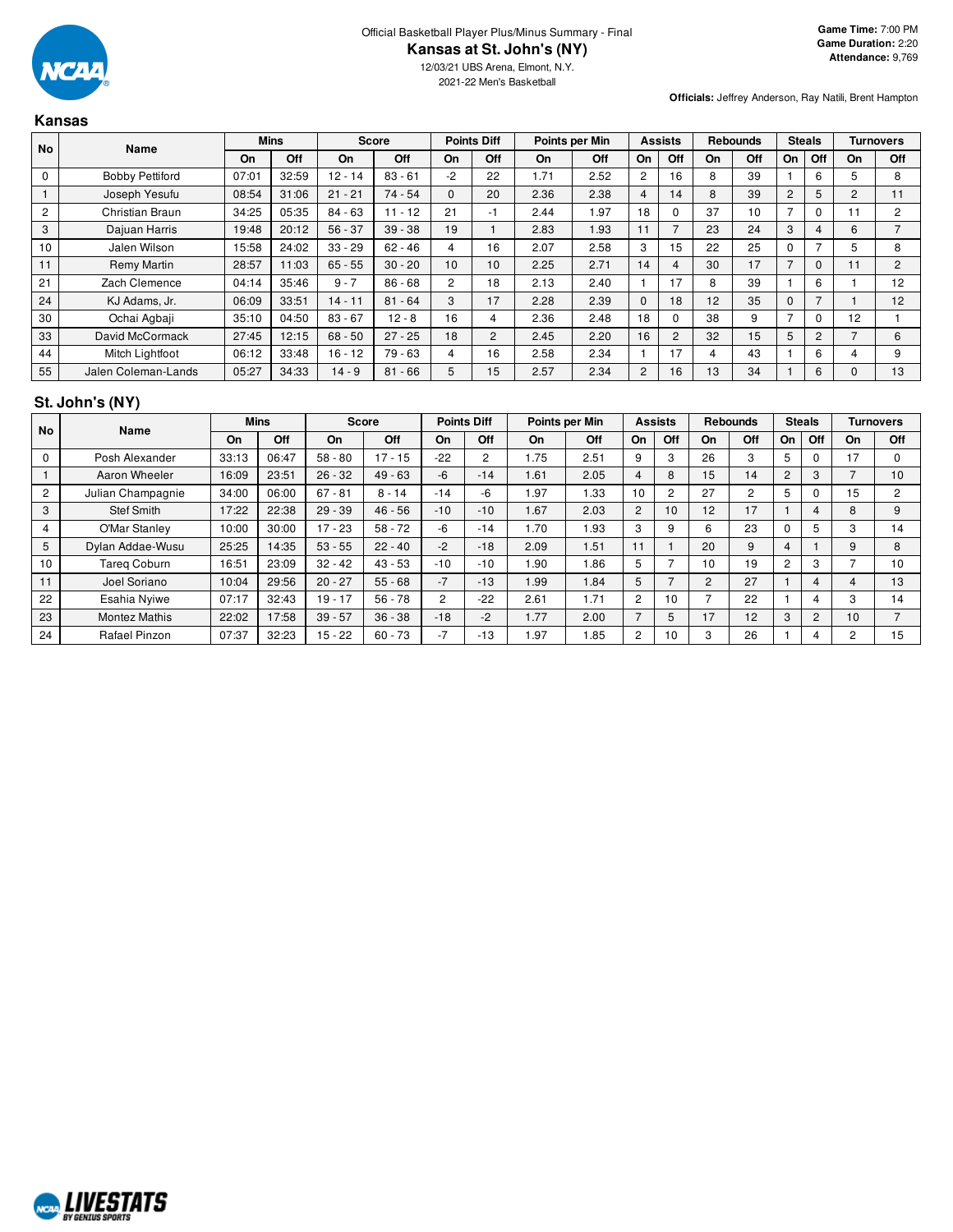

**Officials:** Jeffrey Anderson, Ray Natili, Brent Hampton

# Players => AllFG Types=>AllResults=>All **Kansas**



# **Blow Up Chart**



| <b>O</b> Made | (N) Missed |
|---------------|------------|
|               |            |

N - Player Number

| <b>Kansas</b>      | M/A   | $\%$ | Kansas                   | M/A          | $\%$ |
|--------------------|-------|------|--------------------------|--------------|------|
| <b>Field Goals</b> | 34/70 | 49   | Points in the Paint      | 48 (24 / 40) | 60   |
| 2 Points           | 25/43 | 58   | <b>Fast Break Points</b> | 21(12/14)    | 86   |
| 3 Points           | 9/27  | 33   | Second Chance Points     | 24 (13/21)   | 62   |
| <b>Free Throws</b> | 18/25 | 72   | <b>Effective FG%</b>     | 55           |      |

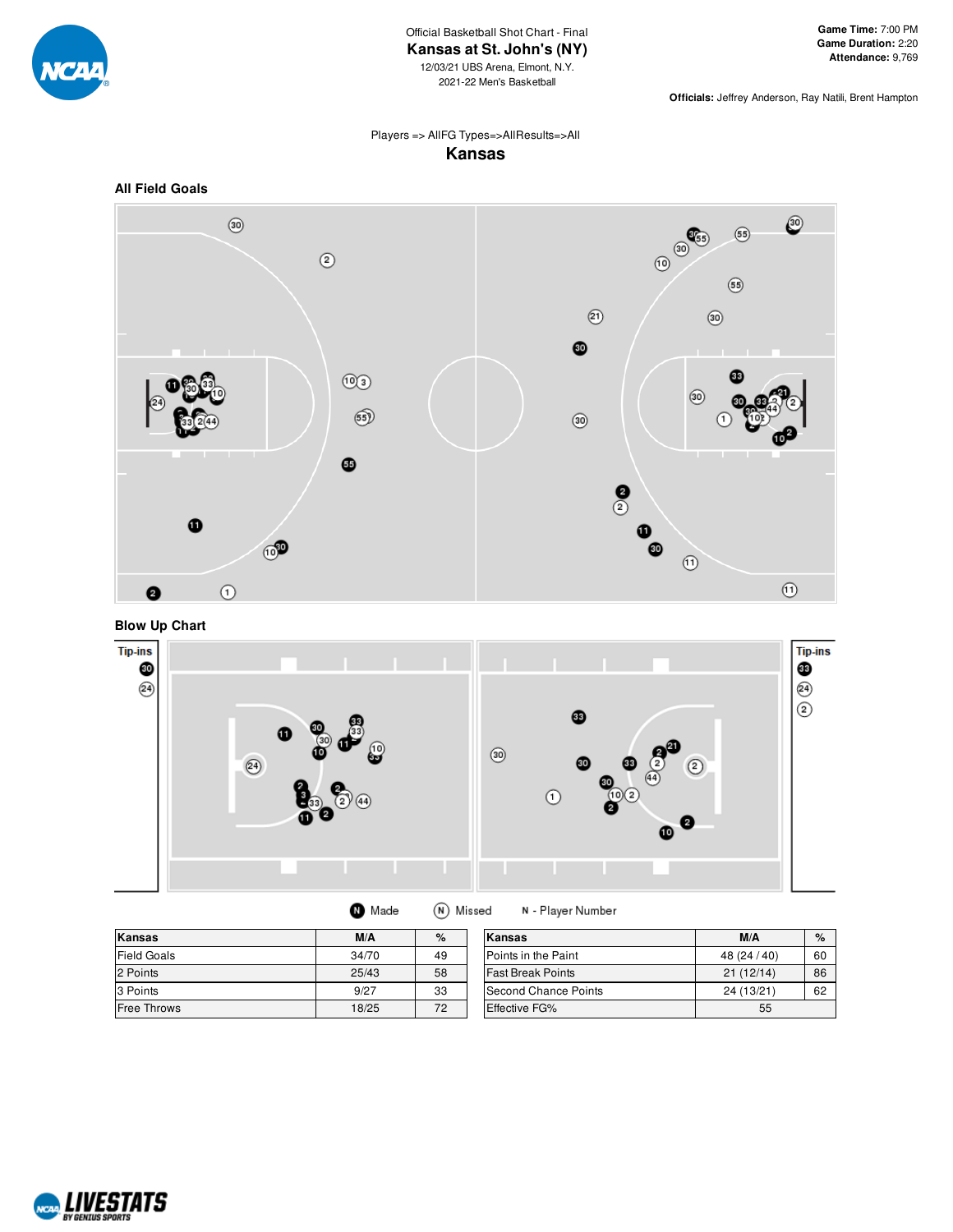

**Officials:** Jeffrey Anderson, Ray Natili, Brent Hampton

 $\circled{3}$ 

 $\circledcirc$ 

### Players => 0, 1, 2, 3, 4, 5, 10, 11, 13, 14, 22, 23, 24, 34, 55FG Types=>AllResults=>All **St. John's (NY)**







 $\odot$ 

 $^\copyright$ 

 $\circledS$ 



| St. John's (NY)    | M/A   | $\%$ | St. John's (NY)          | M/A       | $\%$ |
|--------------------|-------|------|--------------------------|-----------|------|
| <b>Field Goals</b> | 24/55 | 44   | Points in the Paint      | 24(12/21) | 57   |
| 2 Points           | 13/28 | 46   | <b>Fast Break Points</b> | 14(10/14) | 71   |
| 3 Points           | 11/27 | 41   | Second Chance Points     | 6(2/7)    | 29   |
| <b>Free Throws</b> | 16/26 | 62   | <b>Effective FG%</b>     | 54        |      |

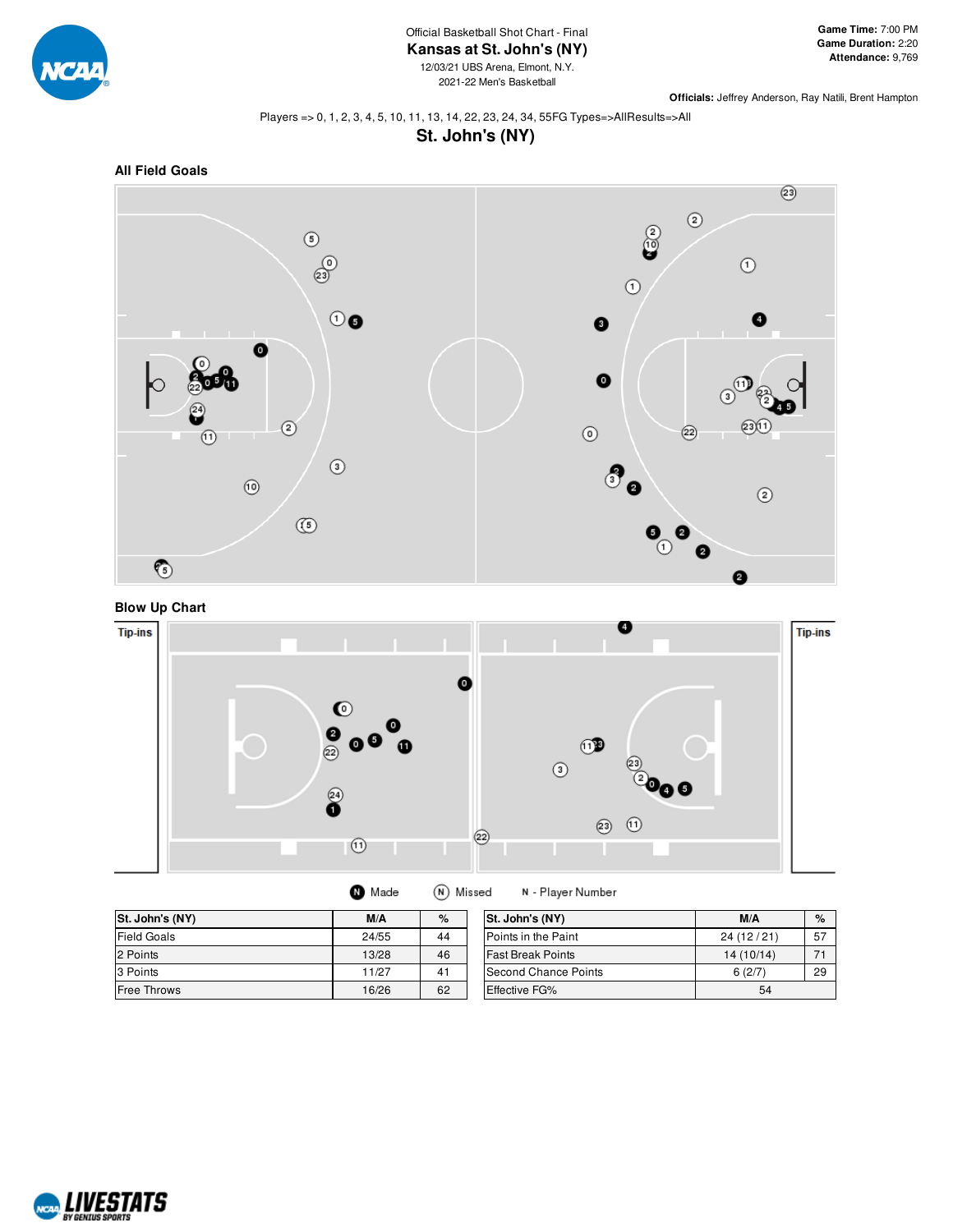

**Kansas**

| Lineup                                                                               | Quarter<br>On  | Time<br>On | Quarter<br>Off | <b>Time</b><br>Off | Time on<br>Court | <b>Score</b> | <b>Score</b><br><b>Diff</b> |                |                |                | <b>Reb</b> StilTov Ass | <b>PPP</b> |
|--------------------------------------------------------------------------------------|----------------|------------|----------------|--------------------|------------------|--------------|-----------------------------|----------------|----------------|----------------|------------------------|------------|
| 2- Braun C/3- Harris D/11- Martin R/30- Agbaii O/33- McCormack D/                    | $\mathbf{1}$   | 20:00      | $\overline{1}$ | 15:41              | 04:19            | $13-3$       | 10                          | 6              | $\overline{c}$ | $\mathbf{2}$   | $\overline{4}$         | 1.5625     |
| 1- Yesufu J/2- Braun C/11- Martin R/30- Agbaii O/33- McCormack D/                    | $\mathbf{1}$   | 15:41      | $\mathbf{1}$   | 13:07              | 02:34            | $5-5$        | $\mathbf{0}$                | $\mathbf{1}$   | $\mathbf{1}$   | $\mathbf{1}$   | $\mathbf{1}$           | 1.0000     |
| 0- Pettiford B/2- Braun C/3- Harris D/30- Agbaii O/44- Lightfoot M/                  | $\mathbf{1}$   | 13:07      | $\overline{1}$ | 12:30              | 00:37            | $3 - 0$      | 3                           | $\mathbf{1}$   | $\mathbf{0}$   | $\mathbf 0$    |                        | 3.0000     |
| 0- Pettiford B/2- Braun C/3- Harris D/10- Wilson J/44- Lightfoot M/                  | $\mathbf{1}$   | 12:30      | $\mathbf{1}$   | 12:11              | 00:19            | $0 - 2$      | $-2$                        | $\mathbf 0$    | $\mathbf 0$    | 1              | $\Omega$               | 0.0000     |
| 0- Pettiford B/2- Braun C/10- Wilson J/11- Martin R/44- Lightfoot M/                 | $\mathbf{1}$   | 12:11      | $\overline{1}$ | 12:00              | 00:11            | $0 - 1$      | $-1$                        | $\mathbf 0$    | $\Omega$       | $\mathbf 0$    | $\Omega$               | 0.0000     |
| 0- Pettiford B/ 10- Wilson J/ 11- Martin R/ 30- Agbaji O/ 44- Lightfoot M/           | $\mathbf{1}$   | 12:00      | $\mathbf{1}$   | 10:52              | 01:08            | $0 - 2$      | $-2$                        | $\Omega$       | $\mathbf 0$    | 1              | $\Omega$               | 0.0000     |
| 0- Pettiford B/ 10- Wilson J/ 11- Martin R/ 30- Agbaji O/ 33- McCormack D/           | $\mathbf{1}$   | 10:52      | $\overline{1}$ | 09:07              | 01:45            | $4 - 3$      | $\mathbf{1}$                | $\mathbf{2}$   | $\Omega$       |                | $\Omega$               | 1.3333     |
| 0- Pettiford B/2- Braun C/10- Wilson J/30- Agbaji O/33- McCormack D/                 | $\mathbf{1}$   | 09:07      | $\mathbf{1}$   | 08:19              | 00:48            | $3 - 2$      | $\mathbf{1}$                | $\overline{2}$ | $\mathbf 0$    | $\mathbf 0$    |                        | 3.0000     |
| 0- Pettiford B/2- Braun C/10- Wilson J/24- Adams, Jr. K/30- Agbaji O/                | $\mathbf{1}$   | 08:19      | $\mathbf{1}$   | 07:01              | 01:18            | $2 - 4$      | $-2$                        | $\mathbf{1}$   | $\mathbf{0}$   |                | $\Omega$               | 0.6667     |
| 10- Wilson J/ 11- Martin R/ 24- Adams, Jr. K/ 30- Agbaii O/ 55- Coleman-<br>Lands J/ | $\mathbf{1}$   | 07:01      | $\mathbf{1}$   | 06:30              | 00:31            | $0 - 2$      | $-2$                        | $\overline{2}$ | $\Omega$       | $\Omega$       | $\Omega$               | 0.0000     |
| 2- Braun C/ 11- Martin R/ 30- Agbaii O/ 33- McCormack D/ 55- Coleman-<br>Lands J/    | $\mathbf{1}$   | 06:30      | $\mathbf{1}$   | 04:04              | 02:26            | $7 - 2$      | 5                           | 5              |                | 0              | $\overline{c}$         | 1.8041     |
| 2- Braun C/ 10- Wilson J/ 11- Martin R/ 30- Agbaji O/ 33- McCormack D/               | $\mathbf{1}$   | 04:04      | $\overline{1}$ | 02:33              | 01:31            | $4 - 2$      | $\overline{c}$              | $\overline{2}$ | $\mathbf{0}$   | $\mathbf{1}$   | $\Omega$               | 1.3889     |
| 2- Braun C/ 10- Wilson J/ 11- Martin R/ 30- Agbaji O/ 44- Lightfoot M/               | $\mathbf{1}$   | 02:33      | $\overline{1}$ | 02:03              | 00:30            | $0-0$        | $\mathbf 0$                 | $\Omega$       | $\mathbf{0}$   | $\mathbf 0$    | $\Omega$               | 0.0000     |
| 2- Braun C/ 10- Wilson J/ 11- Martin R/ 21- Clemence Z/ 30- Agbaji O/                | $\mathbf{1}$   | 02:03      | $\overline{1}$ | 01:14              | 00:49            | $2 - 2$      | $\Omega$                    | $\mathbf 0$    | $\mathbf 0$    | $\Omega$       |                        | 1.0000     |
| 0- Pettiford B/2- Braun C/11- Martin R/21- Clemence Z/30- Agbaji O/                  | $\mathbf{1}$   | 01:14      | $\mathbf{1}$   | 00:18              | 00:55            | $0 - 0$      | $\Omega$                    | $\overline{c}$ |                |                | $\Omega$               | 0.0000     |
| 2- Braun C/11- Martin R/21- Clemence Z/30- Agbaji O/55- Coleman-<br>Lands J/         | $\mathbf{1}$   | 00:18      | $\overline{2}$ | 20:00              | 00:19            | $0 - 0$      | $\Omega$                    | $\Omega$       | $\Omega$       | $\Omega$       | $\Omega$               | 0.0000     |
| 2- Braun C/3- Harris D/11- Martin R/30- Agbaji O/33- McCormack D/                    | $\overline{2}$ | 20:00      | $\overline{2}$ | 14:44              | 05:16            | $12 - 18$    | $-6$                        | 6              | $\mathbf{0}$   |                | $\overline{4}$         | 1.7143     |
| 1- Yesufu J/2- Braun C/3- Harris D/30- Agbaji O/33- McCormack D/                     | $\overline{2}$ | 14:44      | $\overline{2}$ | 13:51              | 00:53            | $4 - 3$      | $\mathbf{1}$                | $\mathbf 0$    | $\mathbf 0$    | $\mathbf 0$    |                        | 2.1277     |
| 1- Yesufu J/2- Braun C/11- Martin R/30- Agbaii O/33- McCormack D/                    | $\overline{2}$ | 13:51      | $\overline{2}$ | 10:35              | 03:16            | $5 - 8$      | $-3$                        | $\mathbf{1}$   | $\mathbf{1}$   | $\mathbf{1}$   | $\overline{2}$         | 1.0000     |
| 2- Braun C/3- Harris D/10- Wilson J/30- Agbaii O/33- McCormack D/                    | $\mathbf{2}$   | 10:35      | $\overline{2}$ | 09:32              | 01:03            | $5-2$        | 3                           | $\overline{c}$ | $\Omega$       | $\Omega$       |                        | 2.5000     |
| 2- Braun C/3- Harris D/10- Wilson J/24- Adams, Jr. K/33- McCormack D/                | $\overline{2}$ | 09:32      | $\overline{c}$ | 07:23              | 02:09            | $5-0$        | 5                           | 3              | $\mathbf 0$    | $\mathbf 0$    | $\Omega$               | 1.3298     |
| 2- Braun C/3- Harris D/10- Wilson J/30- Agbaji O/33- McCormack D/                    | $\overline{2}$ | 07:23      | $\overline{2}$ | 05:38              | 01:45            | $1 - 2$      | $-1$                        | $\overline{c}$ | $\Omega$       | $\Omega$       | $\Omega$               | 0.4310     |
| 2- Braun C/3- Harris D/11- Martin R/30- Agbaii O/44- Lightfoot M/                    | $\overline{2}$ | 05:38      | $\overline{2}$ | 02:11              | 03:27            | $13 - 7$     | 6                           | 3              |                | $\overline{2}$ | $\Omega$               | 1.2745     |
| 1- Yesufu J/10- Wilson J/21- Clemence Z/24- Adams, Jr. K/55- Coleman-<br>Lands J/    | $\overline{2}$ | 02:11      | $\overline{2}$ | 00:00              | 02:11            | $7 - 5$      | $\overline{2}$              | 6              | $\Omega$       | $\Omega$       | $\mathbf 0$            | 1.8041     |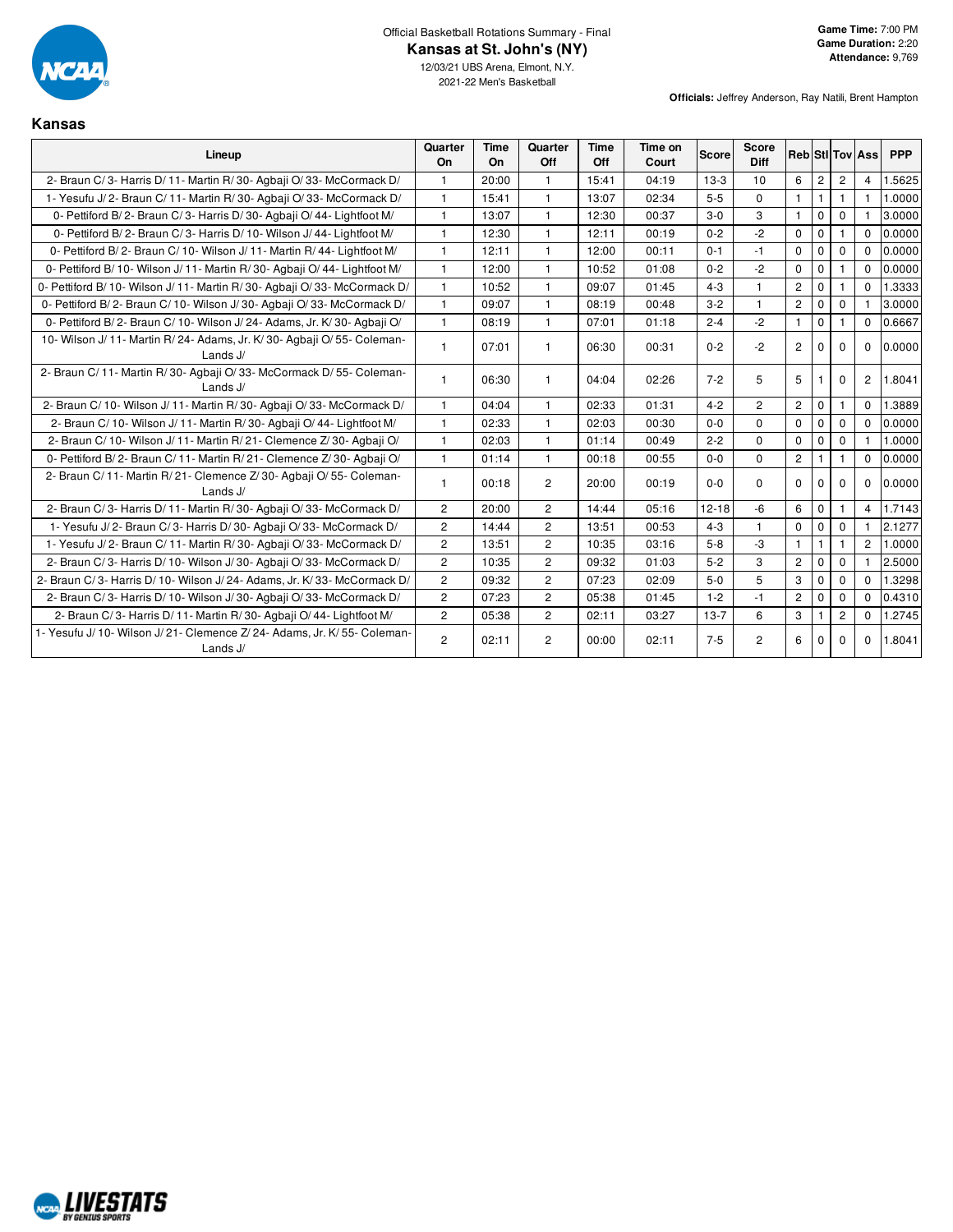

**Officials:** Jeffrey Anderson, Ray Natili, Brent Hampton

### **St. John's (NY)**

 $\mathsf{r}$ 

| Lineup                                                                              | Quarter<br>On  | Time<br>On | Quarter<br>Off | Time<br>Off | Time on<br>Court | <b>Score</b> | <b>Score</b><br>Diff  |                |              |                | <b>Reb</b> Sti Tov Ass | <b>PPP</b> |
|-------------------------------------------------------------------------------------|----------------|------------|----------------|-------------|------------------|--------------|-----------------------|----------------|--------------|----------------|------------------------|------------|
| 0- Alexander P/2- Champagnie J/3- Smith S/11- Soriano J/23- Mathis M/               | $\mathbf{1}$   | 20:00      | $\mathbf{1}$   | 16:15       | 03:45            | $2 - 10$     | -8                    | $\mathbf{1}$   | $\Omega$     | 3              | 0                      | 0.2500     |
| 0- Alexander P/2- Champagnie J/5- Addae-Wusu D/22- Nyiwe E/23-<br>Mathis M/         | $\mathbf{1}$   | 16:15      | $\mathbf{1}$   | 13:07       | 03:08            | $6 - 8$      | $-2$                  | 3              | $\mathbf{1}$ | $\mathbf{2}$   | $\mathbf{1}$           | 0.8721     |
| 0- Alexander P/ 1- Wheeler A/ 2- Champagnie J/ 5- Addae-Wusu D/ 10-<br>Coburn T/    | $\mathbf{1}$   | 13:07      | $\mathbf{1}$   | 12:11       | 00:56            | $2 - 3$      | $-1$                  | $\mathbf 0$    | $\mathbf{1}$ | $\mathbf 0$    | $\mathbf 0$            | 1.5152     |
| 0- Alexander P/ 1- Wheeler A/ 4- Stanley O/ 5- Addae-Wusu D/ 10- Coburn<br>T/       | $\mathbf{1}$   | 12:11      | $\mathbf{1}$   | 10:52       | 01:19            | $3-0$        | 3                     | $\overline{c}$ | $\mathbf 0$  | $\mathbf{1}$   | $\mathbf{1}$           | 1.2295     |
| 1- Wheeler A/4- Stanley O/5- Addae-Wusu D/10- Coburn T/24- Pinzon<br>R/             | $\mathbf{1}$   | 10:52      | $\mathbf{1}$   | 08:44       | 02:08            | $3 - 4$      | $-1$                  | $\mathbf 0$    | $\mathbf 0$  | $\mathbf 0$    | $\mathbf{1}$           | 0.7500     |
| 0- Alexander P/ 1- Wheeler A/ 2- Champagnie J/ 5- Addae-Wusu D/ 10-<br>Coburn T/    | $\mathbf{1}$   | 08:44      | $\mathbf{1}$   | 07:01       | 01:43            | $6-5$        | $\mathbf{1}$          | $\mathbf{1}$   | $\mathbf{1}$ | $\mathbf{1}$   | $\overline{2}$         | 1.3514     |
| 0- Alexander P/1- Wheeler A/2- Champagnie J/10- Coburn T/23- Mathis<br>M/           | $\mathbf{1}$   | 07:01      | $\mathbf{1}$   | 06:06       | 00:55            | $3 - 1$      | $\overline{2}$        | $\mathbf{1}$   | $\mathbf 0$  | $\mathbf 0$    | $\Omega$               | 2.0833     |
| 0- Alexander P/2- Champagnie J/4- Stanley O/10- Coburn T/23- Mathis<br>M/           | $\mathbf{1}$   | 06:06      | $\mathbf{1}$   | 05:12       | 00:54            | $0 - 3$      | -3                    | $\mathbf{1}$   | $\mathbf 0$  | $\mathbf{1}$   | $\mathbf 0$            | 0.0000     |
| 0- Alexander P/2- Champagnie J/4- Stanley O/5- Addae-Wusu D/23-<br>Mathis M/        | $\mathbf{1}$   | 05:12      | $\mathbf{1}$   | 03:52       | 01:20            | $1 - 3$      | $-2$                  | $\mathbf{1}$   | $\mathbf 0$  | $\mathbf{1}$   | $\Omega$               | 0.5319     |
| 0- Alexander P/3- Smith S/4- Stanley O/5- Addae-Wusu D/23- Mathis M/                | $\mathbf{1}$   | 03:52      | $\mathbf{1}$   | 03:52       | 00:00            | $0-0$        | $\Omega$              | $\mathbf 0$    | $\mathbf 0$  | $\pmb{0}$      | $\Omega$               | 0.0000     |
| 0- Alexander P/2- Champagnie J/3- Smith S/4- Stanley O/5- Addae-<br>Wusu D/         | $\mathbf{1}$   | 03:52      | $\mathbf{1}$   | 02:33       | 01:19            | $2 - 4$      | $-2$                  | 0              | $\pmb{0}$    | $\mathbf 0$    | $\mathbf 0$            | 1.0000     |
| 0- Alexander P/ 1 - Wheeler A/ 2 - Champagnie J/ 3 - Smith S/ 5 - Addae-<br>Wusu D/ | $\mathbf{1}$   | 02:33      | $\overline{2}$ | 20:00       | 02:33            | $2 - 2$      | $\mathbf 0$           | $\overline{4}$ | $\mathbf 0$  | 3              | $\mathbf{0}$           | 0.3472     |
| 0- Alexander P/2- Champagnie J/5- Addae-Wusu D/11- Soriano J/23-<br>Mathis M/       | $\overline{2}$ | 20:00      | $\overline{2}$ | 18:32       | 01:28            | $5 - 4$      | $\mathbf{1}$          | $\mathbf 0$    | $\mathbf{1}$ | $\mathbf 0$    | $\overline{2}$         | 1.6667     |
| 2- Champagnie J/3- Smith S/5- Addae-Wusu D/11- Soriano J/23- Mathis<br>M/           | $\overline{c}$ | 18:32      | $\overline{2}$ | 16:53       | 01:39            | $6 - 2$      | $\overline{4}$        | $\mathbf{1}$   | $\mathbf 0$  | $\mathbf 0$    | $\mathbf{1}$           | 3.0000     |
| 0- Alexander P/2- Champagnie J/5- Addae-Wusu D/11- Soriano J/23-<br>Mathis M/       | $\overline{2}$ | 16:53      | $\overline{2}$ | 14:44       | 02:09            | $7-6$        | $\mathbf{1}$          | $\mathbf 0$    | $\mathbf 0$  | $\mathbf 0$    | $\overline{2}$         | 2.3333     |
| 0- Alexander P/2- Champagnie J/5- Addae-Wusu D/22- Nyiwe E/23-<br>Mathis M/         | $\overline{2}$ | 14:44      | $\overline{2}$ | 14:44       | 00:00            | $0 - 1$      | $-1$                  | $\mathbf 0$    | $\mathbf 0$  | $\mathbf 0$    | $\Omega$               | 0.0000     |
| 0- Alexander P/2- Champagnie J/5- Addae-Wusu D/10- Coburn T/22-<br>Nyiwe E/         | $\overline{2}$ | 14:44      | $\overline{2}$ | 11:56       | 02:48            | $8-6$        | $\mathbf{2}^{\prime}$ | $\overline{c}$ | $\mathbf 0$  | $\mathbf 0$    | $\mathbf{1}$           | 2.0619     |
| 0- Alexander P/2- Champagnie J/3- Smith S/10- Coburn T/22- Nyiwe E/                 | $\overline{c}$ | 11:56      | $\overline{2}$ | 10:35       | 01:21            | $5 - 2$      | 3                     | $\overline{c}$ | $\pmb{0}$    | $\mathbf{1}$   | $\Omega$               | 1.7361     |
| 0- Alexander P/ 1- Wheeler A/ 3- Smith S/ 10- Coburn T/ 11- Soriano J/              | $\overline{c}$ | 10:35      | $\overline{c}$ | 09:32       | 01:03            | $0 - 5$      | $-5$                  | $\mathbf 0$    | $\mathbf 0$  | $\mathbf{1}$   | $\Omega$               | 0.0000     |
| 0- Alexander P/ 1- Wheeler A/ 2- Champagnie J/ 3- Smith S/ 10- Coburn T/            | $\mathbf{2}$   | 09:32      | $\overline{2}$ | 08:24       | 01:08            | $0 - 1$      | $-1$                  | $\mathbf{1}$   | 0            | $\pmb{0}$      | $\mathbf 0$            | 0.0000     |
| 0- Alexander P/ 1- Wheeler A/ 2- Champagnie J/ 5- Addae-Wusu D/ 23-<br>Mathis M/    | $\mathbf{2}$   | 08:24      | $\overline{c}$ | 05:40       | 02:44            | $2 - 5$      | -3                    | 6              | $\pmb{0}$    | 1              | $\Omega$               | 0.4202     |
| 0- Alexander P/2- Champagnie J/5- Addae-Wusu D/10- Coburn T/23-<br>Mathis M/        | $\mathbf{2}$   | 05:40      | $\overline{2}$ | 05:29       | 00:11            | $0 - 2$      | $-2$                  | $\mathbf 0$    | $\pmb{0}$    | $\pmb{0}$      | $\Omega$               | 0.0000     |
| 0- Alexander P/2- Champagnie J/10- Coburn T/23- Mathis M/24- Pinzon<br>R/           | $\mathbf{2}$   | 05:29      | $\overline{c}$ | 04:34       | 00:55            | $0-5$        | -5                    | 0              | 0            | $\overline{c}$ | $\Omega$               | 0.0000     |
| 0- Alexander P/2- Champagnie J/3- Smith S/23- Mathis M/24- Pinzon R/                | $\overline{c}$ | 04:34      | $\overline{2}$ | 03:00       | 01:34            | $4 - 4$      | 0                     | $\mathbf{1}$   | $\mathbf{1}$ | $\mathbf 0$    | $\mathbf 0$            | 1.3889     |
| 2- Champagnie J/3- Smith S/4- Stanley O/23- Mathis M/24- Pinzon R/                  | $\mathbf{2}$   | 03:00      | $\mathbf{2}$   | 01:40       | 01:20            | $3-3$        | 0                     | $\overline{c}$ | $\pmb{0}$    | $\mathbf 0$    | $\mathbf{1}$           | 1.0417     |
| 1- Wheeler A/2- Champagnie J/3- Smith S/4- Stanley O/24- Pinzon R/                  | $\overline{c}$ | 01:40      | $\overline{c}$ | 01:30       | 00:10            | $3 - 1$      | $\overline{c}$        | 0              | $\pmb{0}$    | $\pmb{0}$      | $\Omega$               | 3.0000     |
| 1- Wheeler A/3- Smith S/4- Stanley O/22- Nyiwe E/24- Pinzon R/                      | $\overline{c}$ | 01:30      | $\overline{2}$ | 01:30       | 00:00            | $0-0$        | $\mathbf 0$           | $\mathbf 0$    | $\mathbf 0$  | $\mathbf 0$    | $\mathbf 0$            | 0.0000     |
| 1- Wheeler A/3- Smith S/4- Stanley O/10- Coburn T/24- Pinzon R/                     | $\overline{2}$ | 01:30      | $\overline{2}$ | 00:00       | 01:30            | $2 - 5$      | $-3$                  | $\mathbf 0$    | $\mathbf 0$  | $\mathbf 0$    | $\mathbf 0$            | 1.0000     |

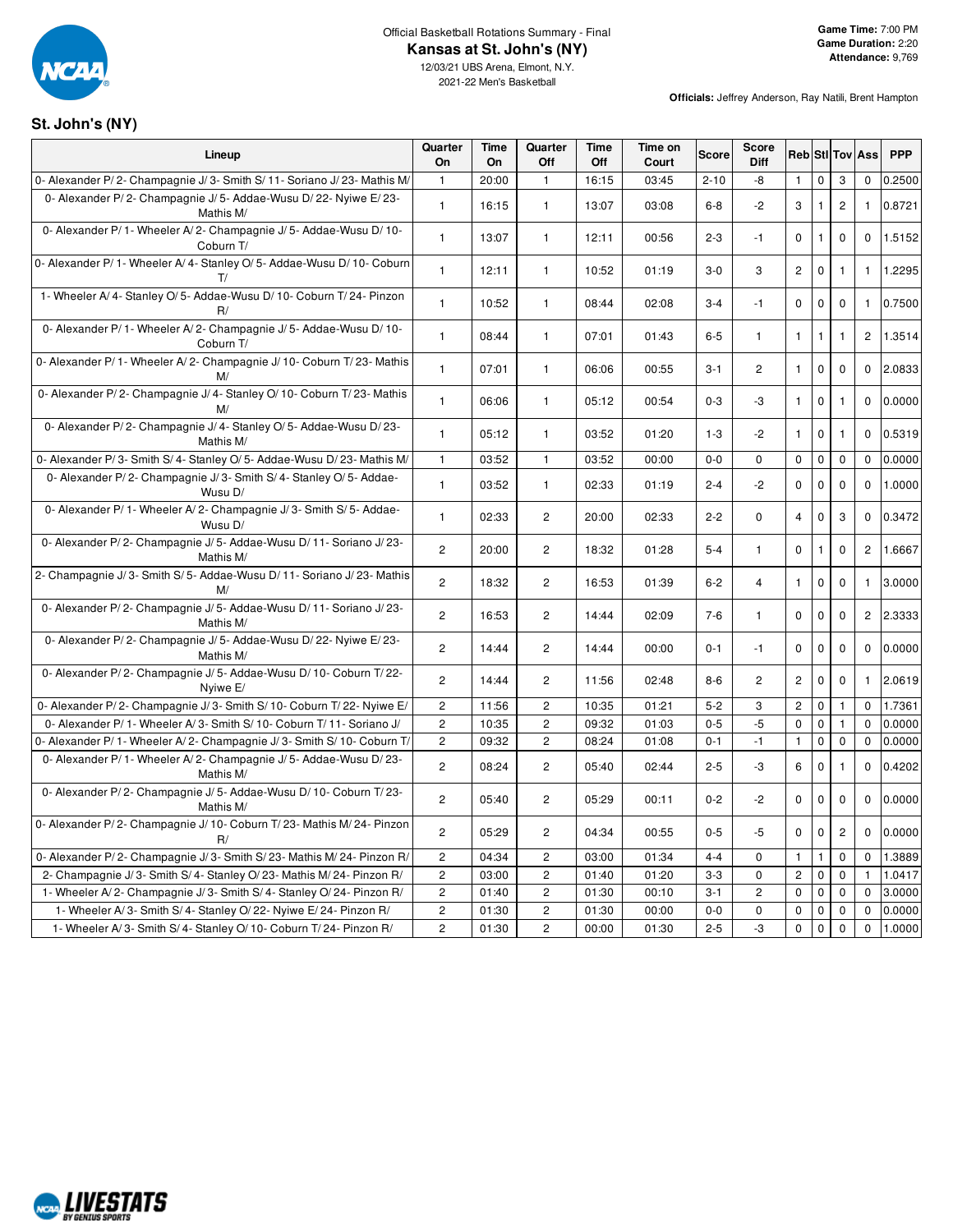

**Officials:** Jeffrey Anderson, Ray Natili, Brent Hampton

| Kansas                                                                            |             |           |                   |         |                |                |                |          |            |
|-----------------------------------------------------------------------------------|-------------|-----------|-------------------|---------|----------------|----------------|----------------|----------|------------|
| Lineup                                                                            | <b>Time</b> | Score     | <b>Score Diff</b> | Pts/Min | Reb            |                | Sti Tov        | Ass      | <b>PPP</b> |
| 2- Braun C/3- Harris D/11- Martin R/30- Agbaji O/33- McCormack D/                 | 09:35       | $25 - 21$ | 4                 | 2.6087  | 12             | 2              | 3              | 8        | 1.6319     |
| 1- Yesufu J/2- Braun C/11- Martin R/30- Agbaji O/33- McCormack D/                 | 05:50       | $10 - 13$ | -3                | 1.7143  | $\overline{2}$ | $\overline{2}$ | $\overline{c}$ | 3        | 1.0000     |
| 2- Braun C/3- Harris D/11- Martin R/30- Agbaji O/44- Lightfoot M/                 | 03:27       | $13 - 7$  | 6                 | 3.7681  | 3              |                | $\overline{2}$ | 0        | 1.2745     |
| 2- Braun C/3- Harris D/10- Wilson J/30- Agbaji O/33- McCormack D/                 | 02:48       | $6 - 4$   | $\overline{2}$    | 2.1429  | 4              | $\mathbf 0$    | $\mathbf 0$    |          | 1.3889     |
| 2- Braun C/11- Martin R/30- Agbaji O/33- McCormack D/55- Coleman-Lands J/         | 02:26       | $7 - 2$   | 5                 | 2.8767  | 5              |                | $\Omega$       | 2        | 1.8041     |
| 1- Yesufu J/ 10- Wilson J/ 21- Clemence Z/ 24- Adams, Jr. K/ 55- Coleman-Lands J/ | 02:11       | $7 - 5$   | $\overline{c}$    | 3.2061  | 6              | $\Omega$       | $\Omega$       | $\Omega$ | 1.8041     |
| 2- Braun C/3- Harris D/10- Wilson J/24- Adams, Jr. K/33- McCormack D/             | 02:09       | $5-0$     | 5                 | 2.3256  | 3              | $\mathbf 0$    | $\mathbf 0$    | $\Omega$ | 1.3298     |
| 0- Pettiford B/10- Wilson J/11- Martin R/30- Agbaji O/33- McCormack D/            | 01:45       | $4 - 3$   |                   | 2.2857  | $\overline{2}$ | $\Omega$       |                | $\Omega$ | 1.3333     |
| 2- Braun C/ 10- Wilson J/ 11- Martin R/ 30- Agbaji O/ 33- McCormack D/            | 01:31       | $4 - 2$   | $\overline{c}$    | 2.6374  | $\mathbf{2}$   | $\mathbf 0$    | 1              | $\Omega$ | 1.3889     |
| 0- Pettiford B/2- Braun C/10- Wilson J/24- Adams, Jr. K/30- Agbaji O/             | 01:18       | $2 - 4$   | $-2$              | 1.5385  |                | $\Omega$       | 1              | $\Omega$ | 0.6667     |
| 0- Pettiford B/ 10- Wilson J/ 11- Martin R/ 30- Agbaii O/ 44- Lightfoot M/        | 01:08       | $0 - 2$   | $-2$              | 0.0000  | $\Omega$       | $\Omega$       | $\overline{1}$ | $\Omega$ | 0.0000     |
| 0- Pettiford B/2- Braun C/11- Martin R/21- Clemence Z/30- Agbaji O/               | 00:55       | $0 - 0$   | $\mathbf 0$       | 0.0000  | $\overline{2}$ |                | 1              | $\Omega$ | 0.0000     |
| 1- Yesufu J/2- Braun C/3- Harris D/30- Agbaji O/33- McCormack D/                  | 00:53       | $4 - 3$   |                   | 4.5283  | $\Omega$       | $\Omega$       | $\mathbf 0$    |          | 2.1277     |
| 2- Braun C/ 10- Wilson J/ 11- Martin R/ 21- Clemence Z/ 30- Agbaji O/             | 00:49       | $2 - 2$   | $\Omega$          | 2.4490  | $\Omega$       | $\Omega$       | $\Omega$       |          | 1.0000     |
| 0- Pettiford B/2- Braun C/10- Wilson J/30- Agbaji O/33- McCormack D/              | 00:48       | $3 - 2$   | $\mathbf{1}$      | 3.7500  | $\overline{2}$ | $\mathbf 0$    | $\Omega$       |          | 3.0000     |
| 0- Pettiford B/2- Braun C/3- Harris D/30- Agbaii O/44- Lightfoot M/               | 00:37       | $3 - 0$   | 3                 | 4.8649  |                | $\mathbf 0$    | $\mathbf 0$    |          | 3.0000     |
| 10- Wilson J/ 11- Martin R/ 24- Adams, Jr. K/ 30- Agbaji O/ 55- Coleman-Lands J/  | 00:31       | $0 - 2$   | $-2$              | 0.0000  | $\overline{c}$ | $\Omega$       | $\mathbf 0$    | $\Omega$ | 0.0000     |
| 2- Braun C/ 10- Wilson J/ 11- Martin R/ 30- Agbaji O/ 44- Lightfoot M/            | 00:30       | $0 - 0$   | $\mathbf 0$       | 0.0000  | $\Omega$       | $\Omega$       | $\mathbf 0$    | $\Omega$ | 0.0000     |
| 0- Pettiford B/2- Braun C/3- Harris D/10- Wilson J/44- Lightfoot M/               | 00:19       | $0 - 2$   | $-2$              | 0.0000  | $\mathbf 0$    | $\Omega$       | 1              | $\Omega$ | 0.0000     |
| 2- Braun C/11- Martin R/21- Clemence Z/30- Agbaji O/55- Coleman-Lands J/          | 00:19       | $0 - 0$   | $\mathbf 0$       | 0.0000  | $\mathbf 0$    | $\mathbf 0$    | $\mathbf 0$    | $\Omega$ | 0.0000     |
| 0- Pettiford B/2- Braun C/10- Wilson J/11- Martin R/44- Lightfoot M/              | 00:11       | $0 - 1$   | $-1$              | 0.0000  | $\Omega$       | $\mathbf 0$    | $\Omega$       | 0        | 0.0000     |